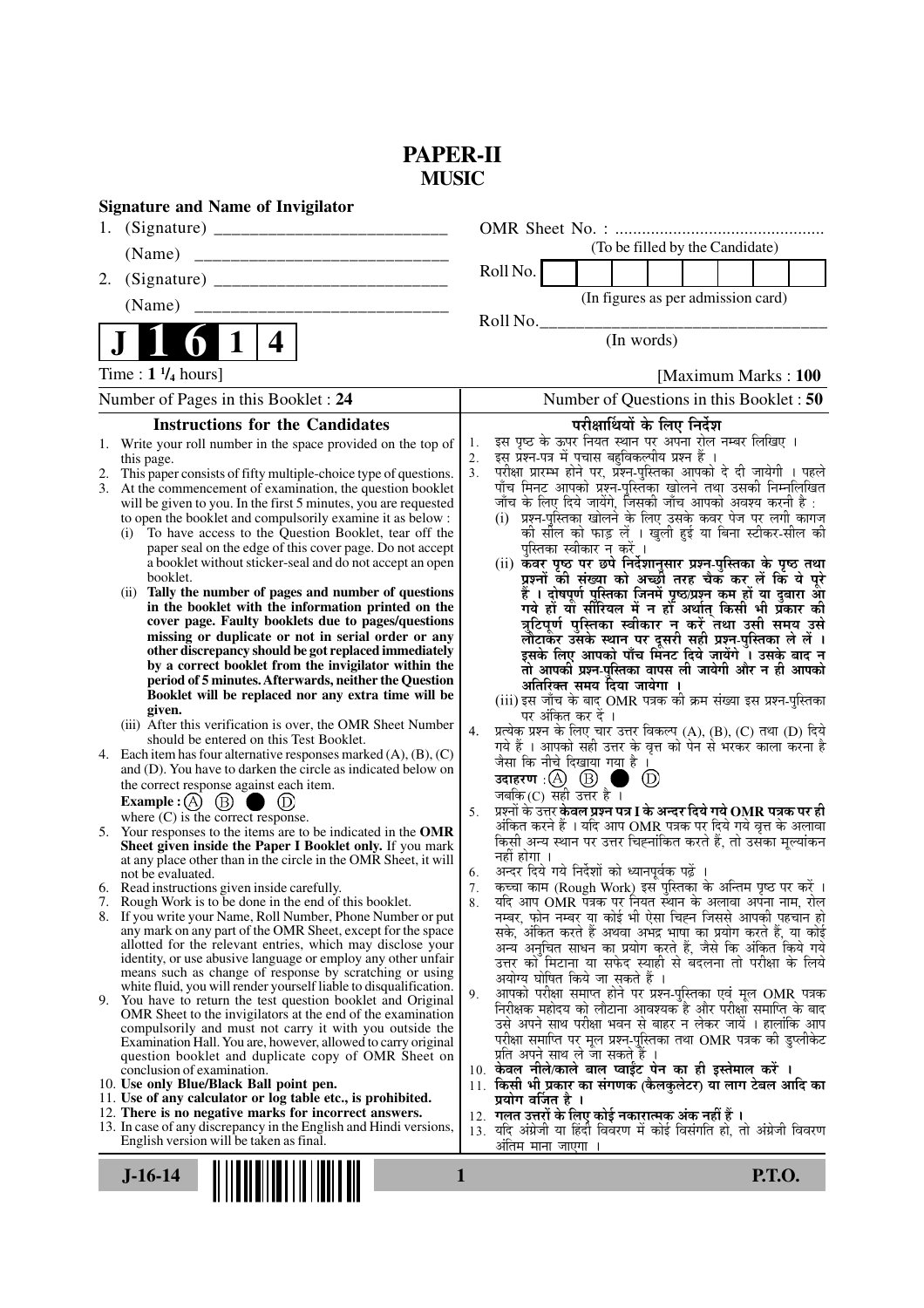#### **MUSIC**

#### **Paper – II Hindustani / Karnatik / Rabindra Sangeet (Vocal, Instrumental & Musicology and Percussion Instrument) Special Instructions**

**Note :** Candidates are required to answer all the **25** questions in Part – I, which are compulsory. They should select any **one** of the groups from Part – II, Part – III, Part – IV, Part – V and answer all the **25** questions in that part. Each question carries **two (2)** marks.



# **PART – I**

## **Common to Hindustani / Karnatik / Rabindra Sangeet / Percussion Instrument.**

**Paper-II 2 J-16-14 1.** Who is the author of 'Raga Darpan' ? (A) Narad (B) Bharat (C) Faquirulla (D) Matang **2.** 'Akhtari Bai' was known as (A) Akhtari Devi (B) Bai Akhtari (C) Begum Parveen Sultana (D) Begum Akhtar **3.** Match the followings : **List – I List – II**  a. Bhairav i. Vilaskhani Todi b. Bhairavi ii. Malkosh c. Kafi iii. Alhaiya Bilawal d. Vilawal iv. Ahir Bhairav  **Codes :**  a b c d  $(A)$  iv i ii iii  $(B)$  i iii ii iv (C) ii iv iii i  $(D)$  i iv ii iii **4.** Where is Rai Umanath Bali Auditorium ? (A) Patna (B) Jaipur (C) Lucknow (D) Delhi **5.** Whose statement is 'Chatushchatush chatushchaiwa' ? (A) Narad (B) Lochan (C) Matang (D) Bharat **6.** Who is the tikakar of 'Sangeet Rathakar' ? (A) Singh Bhupal (B) Sharangadev (C) Lochan (D) Narad **7.** What is the name of Moghubai Kurdikar's daughter ? (A) Begam Akhtar (B) Shobha Gurtu (C) Kishori Amonkar (D) Keserbai Kerkar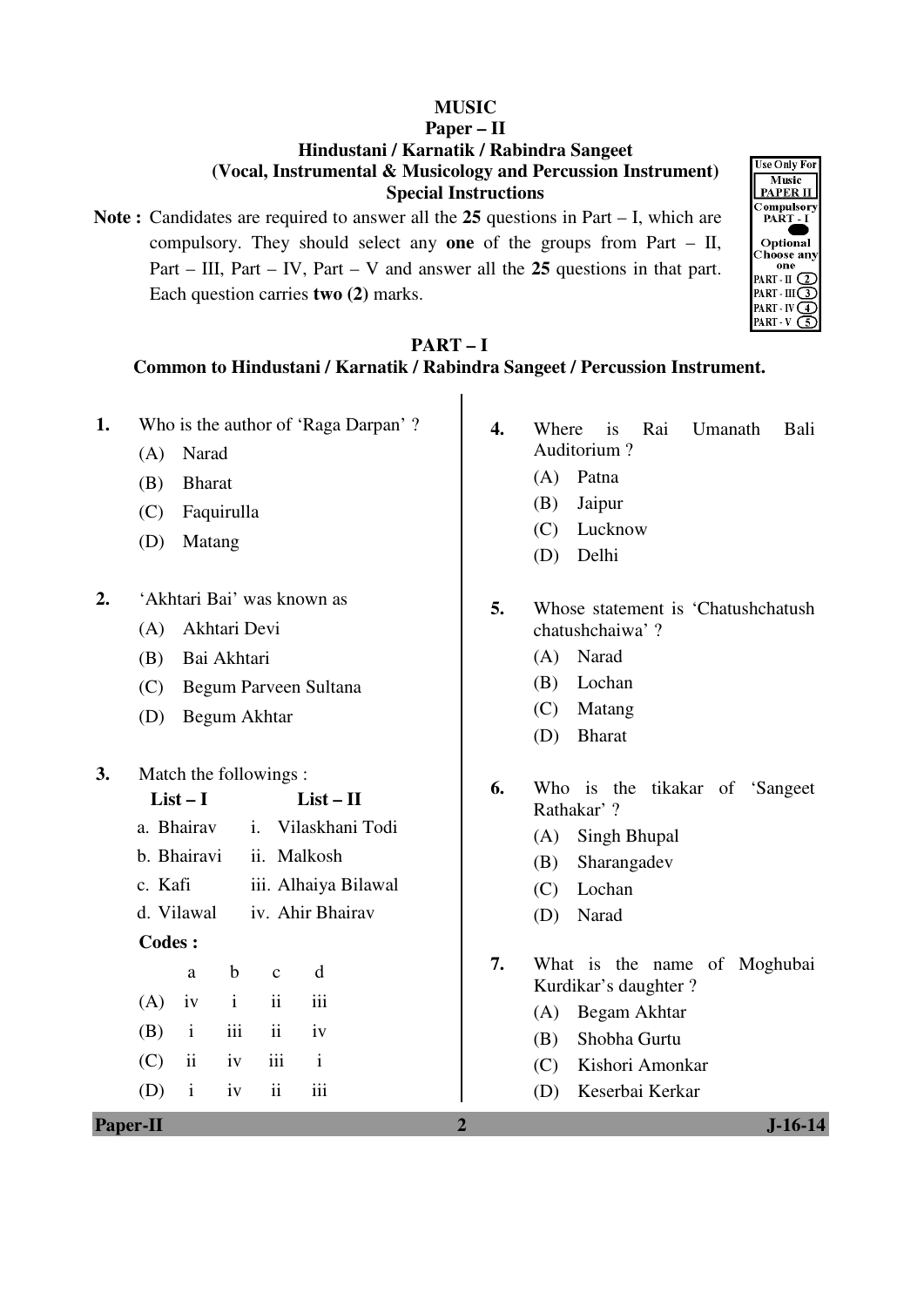## संगीत

# प्रश्नपत्र – II  $\overline{6}$ न्दुस्तानी / कर्नाटक / रबीन्द्र संगीत (गायन, वादन एवं संगीतशास्त्र तथा अवनद्ध वाद्य)

#### विशेष निर्देश

**नोट: परीक्षार्थी भाग – I के सभी 25 प्रश्नों के उत्तर दें ।** यह भाग अनिवार्य है । परीक्षार्थी भाग – II, **भाग – III, भाग – IV** तथा भाग – V में से किसी एक भाग के सभी 25 प्रश्नों के उत्तर दें । प्रत्येक प्रश्न के **दो** (2) अंक हैं ।



| भाग – I                                                             |  |
|---------------------------------------------------------------------|--|
| हिन्दुस्तानी / कर्नाटक / रबीन्द्र संगीत / अवनद्ध वाद्य चारों के लिए |  |

- 1. 'राग दर्पण' के लेखक कौन हैं ?
	- $(A)$  नारद
	- $(B)$  भरत
	- (C) फकीरुल्ला
	- $(D)$  मतंग
- 2. 'अख्तरी बाई' किस नाम से ख्यातिप्राप्त रहीं ?
	- $(A)$  अख़्तरी देवी
	- $(B)$  बाई अख्तरी
	- (C) बेग़म परबीन सुल्ताना
	- (D) बेग़म अख्तरी
- **3.** सुमेलित कीजिए:

|                |               | सूची – I     |                          | सूची – II           | 6. | 'संगीत रत्नाकर' के टीकाकार कौन हैं ?                         |
|----------------|---------------|--------------|--------------------------|---------------------|----|--------------------------------------------------------------|
| a.             | भैरव          |              | $i$ .                    | विलासखानी<br>तोड़ी  |    | सिंह भूपाल<br>(A)<br>शारंगदेव<br>(B)                         |
| $b_{-}$        | भैरवी         |              | ii.                      | मालकोश              |    | लोचन<br>(C)                                                  |
| $\mathbf{c}$ . | काफी          |              |                          | iii. अल्हैया बिलावल |    | (D)<br>नारद                                                  |
| d.             | बिलावल        |              |                          | iv. अहीर भैरव       |    |                                                              |
| कूट :          | a             | b            | $\mathbf{c}$             | d                   | 7. | मोघुबाई कुर्डीकर की बेटी का क्या नाम है ?<br>(A) बेगम अख़्तर |
| (A)            | iv            | $\mathbf{i}$ | $\overline{\mathbf{ii}}$ | iii                 |    |                                                              |
| (B)            | $\mathbf{i}$  | iii          | $\ddot{\rm ii}$          | iv                  |    | शोभा गुर्टू<br>(B)                                           |
| (C)            | $\mathbf{ii}$ | iv           | iii                      | $\mathbf{i}$        |    | (C) किशोरी अमोनकर                                            |
| (D)            | $\mathbf{i}$  | iv           | $\overline{\mathbf{ii}}$ | iii                 |    | (D) केसरबाई केरकर                                            |
| $J-16-14$      |               |              |                          |                     | 3  | <b>Paper-II</b>                                              |

- 4. <u>राय उमानाथ बली सभागार कहाँ है</u> ?
	- $(A)$  पटना
	- (B) जयपुर
	- (C) लखनऊ
	- (D) दिल्ली
- 5. 'चतुश्चतुश्चतुश्चैव' किसकी उक्ति है ?
	- $(A)$  नारद
	- $(B)$  लोचन
	- $(C)$  मतंग
	- $(D)$  भरत
- **6.** 'संगीत रत्नाकर' के टीकाकार कौन हैं ?
	- $(A)$  सिंह भूपाल
	- (B) शारंगदेव
	- $(C)$  लोचन
	- $(D)$  नारद
- 7. मोघुबाई कुर्डीकर की बेटी का क्या नाम है ?
	- (A) बेगम अख़्तर
	- $(B)$  शोभा गर्ट
	- (C) किशोरी अमोनकर
	- (D) केसरबाई केरकर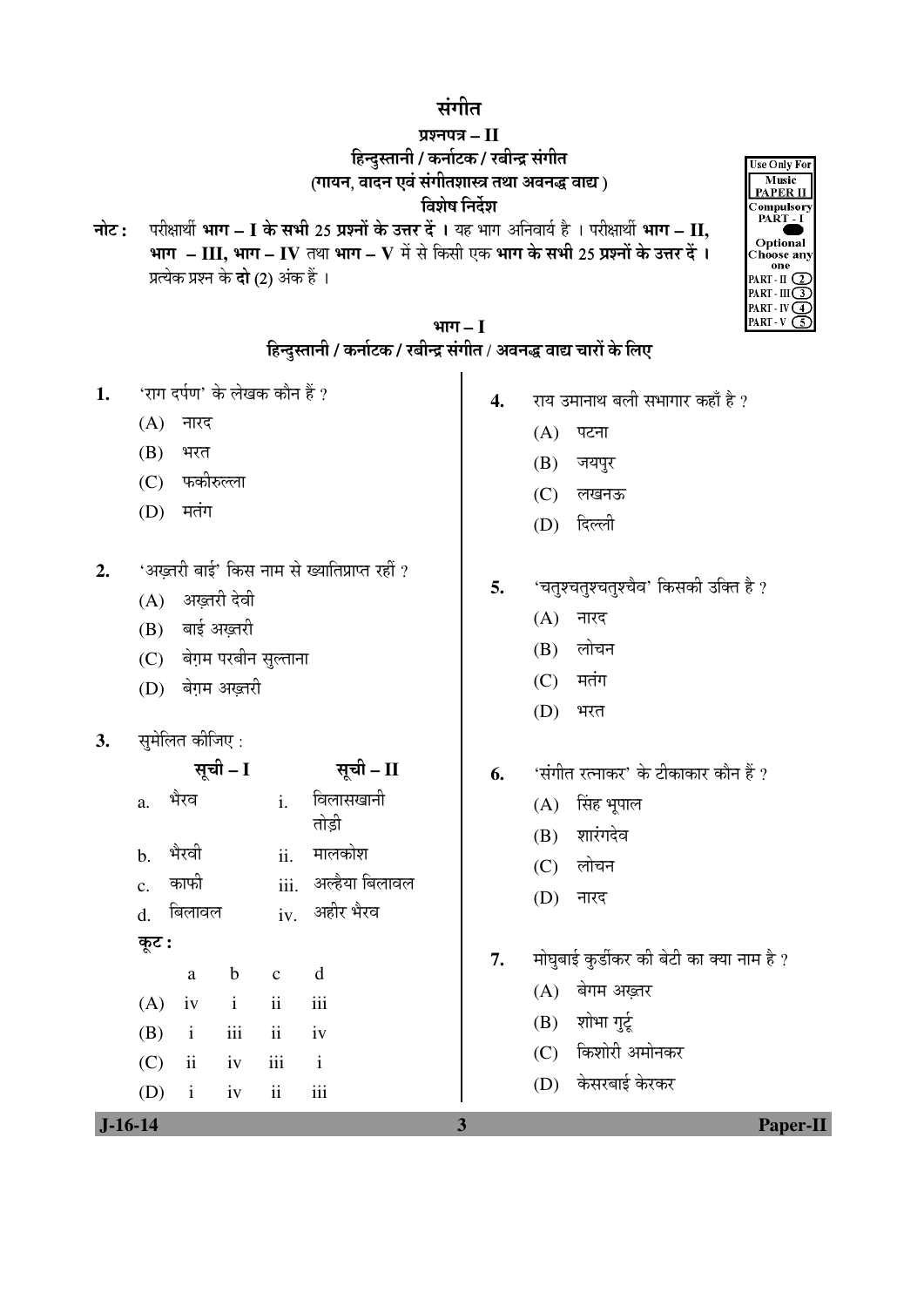- **8.** Which are the five parts of 'Saam Gayan' ?
	- (A) Prastava, Udgeeth, Pratihar, Upadrav, Nidhan
	- (B) Stom, Raivat, Arka, Bhadra, Stotra
	- (C) Udgeeth, Prastava, Pratihar, Upadrav, Nidhan
	- (D) Pratihar, Prastava, Upadrava, Udgeeth, Nidhan
- **9.** Which are the four Ritwijs of Yajurveda ?
	- (A) Hota, Ardhwayu, Udgata, Brahma
	- (B) Verup, Raiwat, Arka, Bhadra
	- (C) Hota, Arka, Bhadra, Brahma
	- (D) Brahma, Vishnu, Mahesh, Gauri
- **10.** Which are two parts of Samveda ?
	- (A) Aarchik, Gana
	- (B) Gatha, Gana
	- (C) Aarchik, Gatha
	- (D) Gatha, Geet
- **11.** What is festival music of Vedic age ?
	- (A) Sohar
	- (B) Saman
	- (C) Jhumar
	- (D) Gazal
- **12.** The 35 Talas of Karnatik Music
	- (A) Shadangas
	- (B) Shoshadangas
	- (C) Sapta Sooladi talas
	- (D) Dhruva Talas
- **13.** Eminent scholar recipient of Padma Vibhushan
	- (A) P. Sambamoorty
	- (B) S.K. Saxena
	- (C) Kapila Vatsayan
	- (D) R.C. Mehta
- **14.** Ragam Tanam Pallavi was systematized by
	- (A) Tyagaraja
	- (B) Pachimiriyam Adiyapayya
	- (C) Mahavaidya Natha Iyer
	- (D) Vadivelu
- **15.** Which is not a dandi in Chaturdandi Prakasika ?
	- (A) Gita
	- (B) Sthayi
	- (C) Thaya
	- (D) Alapa
- **16.** Eminent violinist of south who passed away in 2012
	- (A) Lalgudi Jayaraman
	- (B) Chowdaiah
	- (C) M.S. Gopalakrishnan
	- (D) Erode Vishwanatha Iyer
- **17.** Place in order and select the correct combination from the code below :
	- i. Rabindranath Tagore
	- ii. Jadu Bhatt
	- iii. Shailajaranjan Majumder
	- iv. Dinendranath Tagore

#### **Codes :**

|  | $(A)$ i ii iv iii |  |
|--|-------------------|--|
|  | $(B)$ ii iv i iii |  |
|  | $(C)$ iv i iii ii |  |
|  | $(D)$ ii i iv iii |  |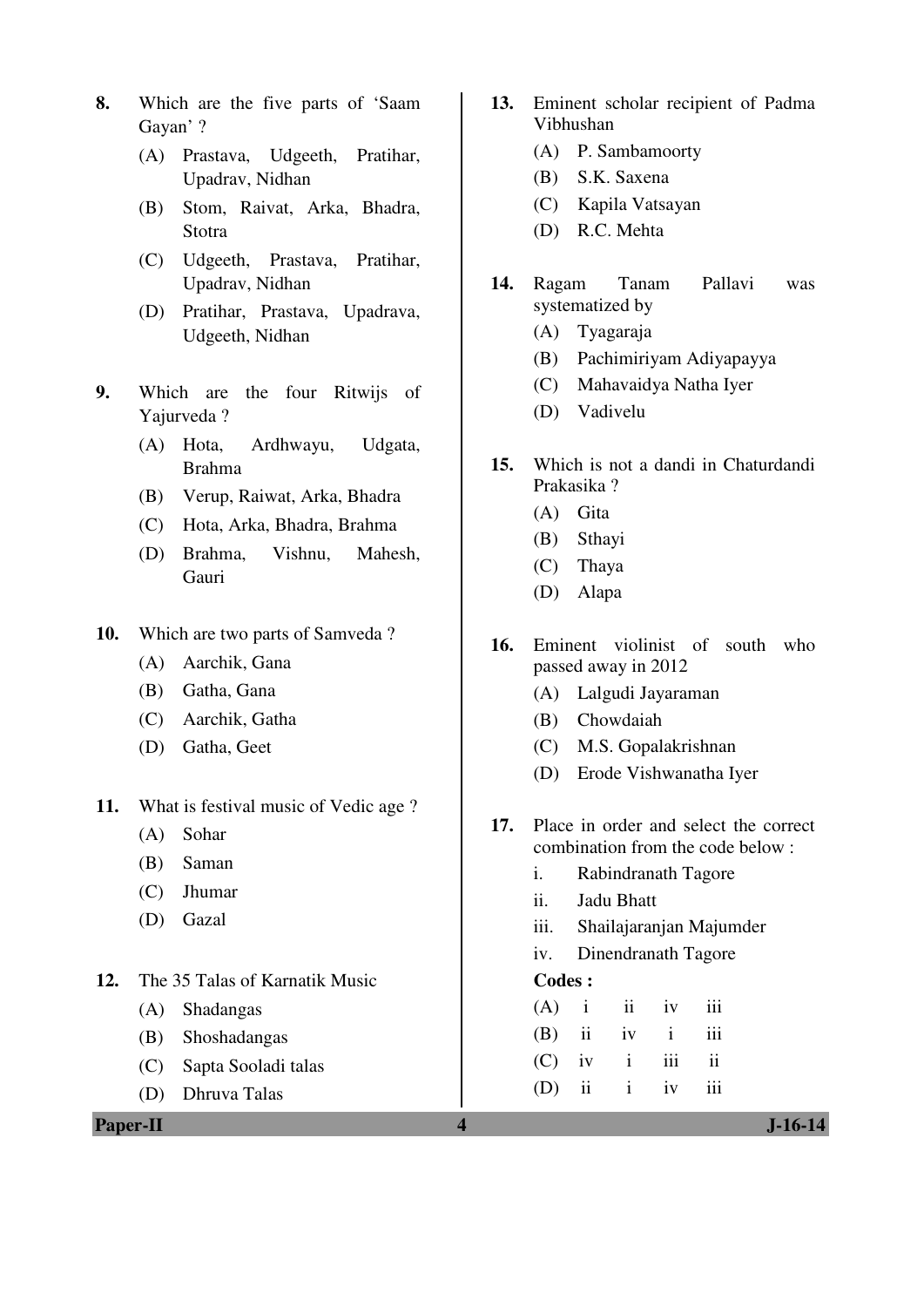- 8. साम गायन के पाँच खण्ड क्या हैं ?
	- $(A)$  प्रस्ताव, उदुगीथ, प्रतिहार, उपद्रव, निधन
	- (B) स्टोम, रैवत, अर्क, भद्र, स्तोत्र
	- (C) उदुगीथ, प्रस्ताव, प्रतिहार, उपद्रव, निधन
	- (D) प्रतिहार, प्रस्ताव, उपद्रव, उदगीथ, निधन
- 9. यज़र्वेद के चार ऋत्विज कौन सी हैं ?
	- $(A)$  होता, अर्ध्वयु, उदगाता, ब्रह्मा
	- (B) वेरूप, रैवत, अर्क, भद्र
	- $(C)$  होता. अर्क. भद्र. ब्रह्मा
	- (D) ब्रह्मा, विष्ण, महेश, गौरी
- 10. सामवेद के दो भाग क्या हैं ?
	- $(A)$  आर्चिक, गान
	- $(B)$  गाथा, गान
	- $(C)$  आर्चिक, गाथा
	- $(D)$  गाथा, गीत
- 11. वैदिक कालीन उत्सव संगीत क्या है ?
	- $(A)$  सोहर
	- $(B)$  समन
	- (C) झूमर
	- (D) गजल
- 12. **कर्णाटक संगीत के 35 तालों को कहते हैं** 
	- $(A)$  षडना
	- $(B)$  शोडषाना
	- (C) सप्त सूलादी ताल
	- $(D)$  ध्रुव ताल
- 13. विख्यात विदषी जिन्हें पद्मविभषण से सम्मानित किया है
	- $(A)$  पी साम्बमूर्ति
	- $(B)$  एस.के. सक्सेना
	- (C) कपिला वात्सायन
	- $(D)$  आर.सी. मेहता
- 14. रागम् तानम् पल्लवी को योजनाबद्ध करने का श्रेय किसको है ?
	- $(A)$  त्यागराज
	- (B) पच्चिमिरियम आदियप्पया
	- (C) महावैद्यनाथ अय्यर
	- (D) वडिवेल्
- 15. चतुरदण्डी प्रकाशिका में जो 'दण्डी' नहीं है
	- $(A)$  गीत
	- $(B)$  स्थाई
	- $(C)$  थाया
	- $(D)$  आलापा
- 16. सुविख्यात वायलिन वादक जिनका 2012 में निधन हुआ
	- $(A)$  लालगुडी जयरामन
	- (B) चौड़इय्या
	- (C) एम.एस. गोपालकृष्ण
	- (D) इरोड विश्वनाथ अय्यर
- 17. सही स्थान पर रखिए और नीचे दिए गए कूट से सही संयोजन का चयन कीजिए :
	- i. रविन्द्रनाथ टैगोर
	- ii. जद्भ
	- iii. शेलजारंजन मजूमदार
	- iv. दिनेन्द्रनाथ टैगोर
	- Ûæú™ü **:**

 $(A)$  i ii iv iii (B) ii iv i iii  $(C)$  iv i iii ii

(D) ii i iv iii

 **J-16-14 5 Paper-II**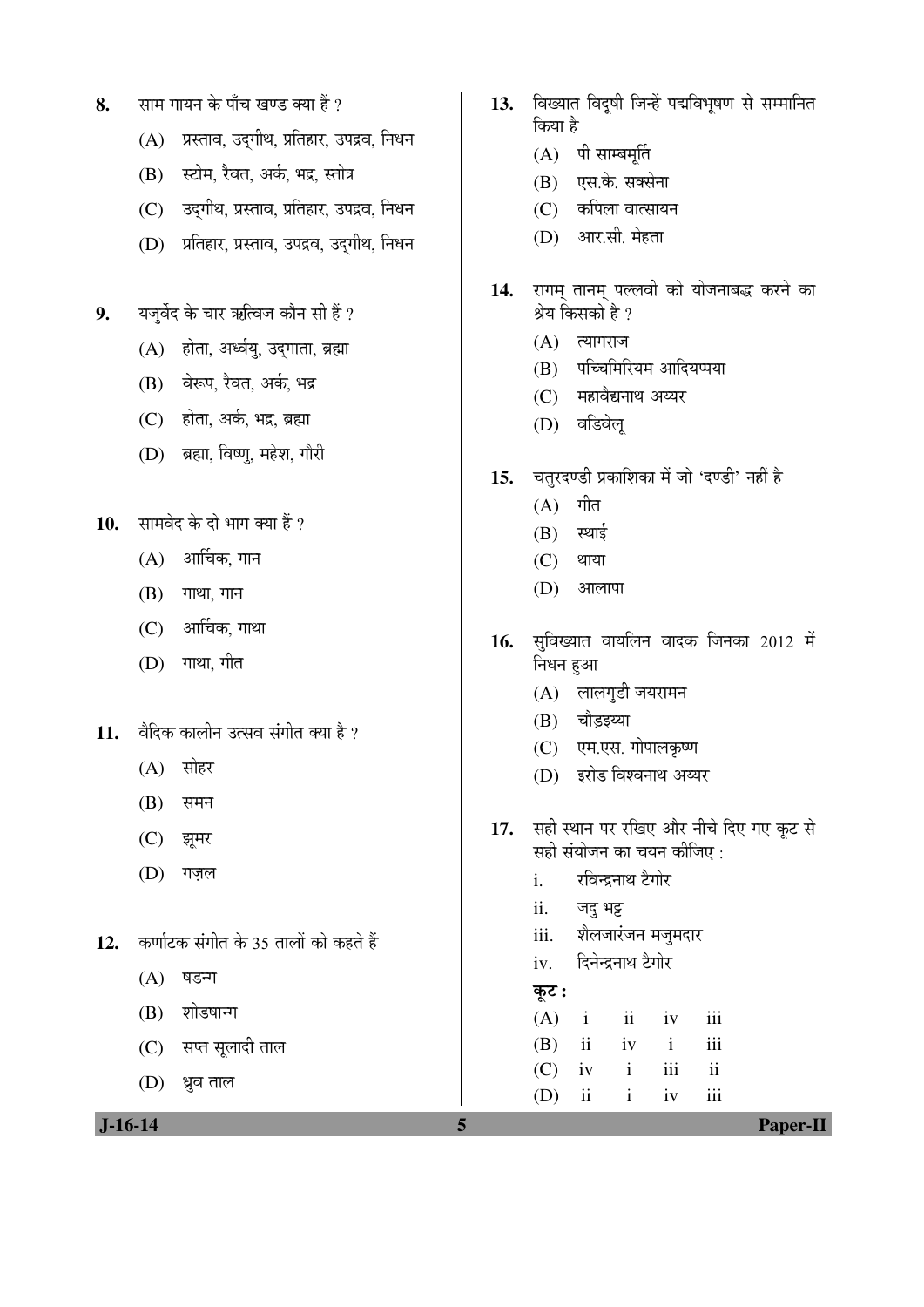- **18.** 'Amar Sakal Dukher Pradeep' this Rabindranath Sangeet is based on which Mishra Raga ?
	- (A) Maru-Kedara
	- (B) Pilu-Barowa
	- (C) Bhimpalashri-Multani
	- (D) Yaman-Purbi
- **19.** The song 'Ore-Grihabasi, Khol Dwar Khol' was written and composed for which festival ?
	- (A) Griha Pravesh
	- (B) Hemant Utsav
	- (C) Holi
	- (D) Birthday
- **20.** Who was the contemporary musician of 'Vishnupur Gharana' along with Ramshankar Bhattacharya ?
	- (A) Ramprasanna Bandopadhya
	- (B) Gopeshwar Bandopadhya
	- (C) Gadadhar Chakraborty
	- (D) Jadu Bhatt
- **21.** Who was the teacher of the following Rabindra Sangeet artists Kanika Bandopadhya & Subinoy Roy ?
	- (A) Rabindranath
	- (B) Dinendranath
	- (C) Sahana Debi
	- (D) Shailajaranjan Majumder

**Paper-II 6 J-16-14** 

- **22.** What is the name of the Guru of Ustad Habibuddin Khan ?
	- (A) Ustad Munir Khan
	- (B) Ustad Manju Khan
	- (C) Ustad Shamban Khan
	- (D) Ustad Hazi Vilayat Ali Khan
- **23.** First Padamvibhushan in Tabla playing :
	- (A) Ustad Allahrakha Khan
	- (B) Pt. Shamata Prasad Mishra
	- (C) Pt. Kishan Maharaj
	- (D) Ustad Zakir Hussain
- **24.** In which Gharana Stuti paran is played ?
	- (A) Lucknow Gharana
	- (B) Delhi Gharana
	- (C) Banaras Gharana
	- (D) Farurkhabad Gharana
- **25.** What is the full name of Swami Pagal Dasji ?
	- (A) Shri Ram Das Sharma
	- (B) Shri Dal Chand Sharma
	- (C) Shri Ram Shankar Das
	- (D) Shri Shankara Das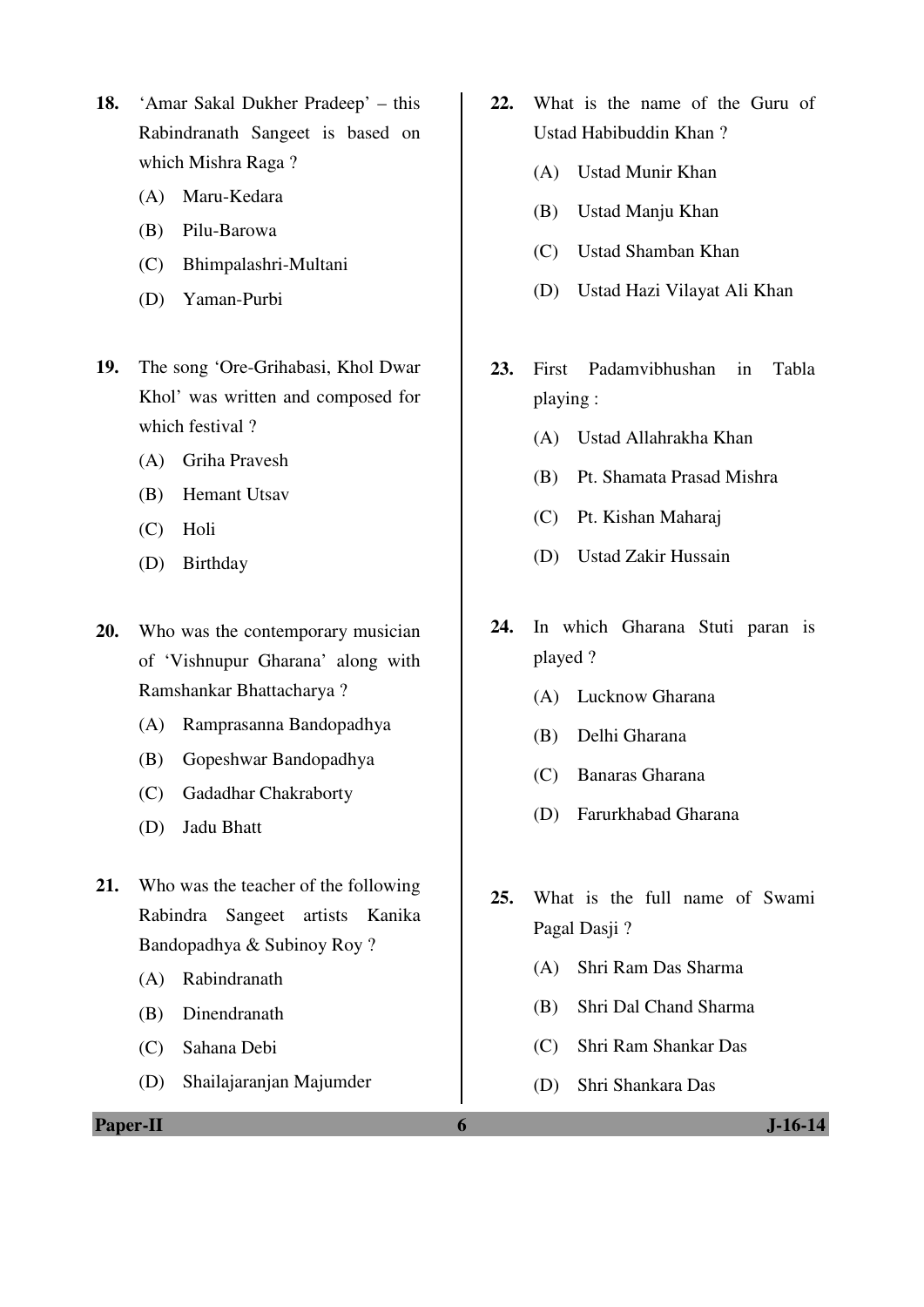- 18. 'आमार सकल दुखेर प्रदीप' यह रबीन्द्र संगीत किस मिश्र राग पर आधारित है ?
	- $(A)$  मारु-केदारा
	- (B) पिलू-बरवा
	- $(C)$  भीमपलश्री-मुल्तानी
	- (D) यमन-पूर्बी
- 19. "ओ.रे गृहोवासी, खोल द्वार खोल" यह गान किस उत्सव के लिए बनाया गया ?
	- $(A)$  गृह प्रवेश
	- (B) हेमन्त उत्सव
	- $(C)$  होली
	- (D) जन्म-दिन
- 20. रामशंकर भट्टाचार्य के समकालीन 'विष्णुपुर घराना' के संगीतशिल्पी कौन थे ?
	- $(A)$  रामप्रसन्न बंदोपाध्याय
	- (B) गोपेश्वर बंदोपाध्याय
	- $(C)$  गदाधर चक्रवर्ती
	- $(D)$  जदु भट्ट
- 21. निम्नलिखित रबीन्द्र संगीतशिल्पी द्वय-कणिका बंधोपाध्याय एवं सुविनय रॉय के गुरु कौन थे ?
	- $(A)$  रबीन्द्रनाथ
	- (B) दिनेन्द्रनाथ
	- (C) साहाना देवी
	- (D) शेलजारंजन मजुमदार
- 22. उस्ताद हबीबुद्दीन खाँ के गुरु का नाम:
	- $(A)$  उ. मुनीर खाँ
	- (B) उ. मन्जू खाँ
	- (C) उ. शम्भू खाँ
	- (D) उ. हाजी विलायत अली खाँ
- 23. प्रथम तबला वादक जिन्हें पद्म विभूषण का पुरस्कार प्राप्त हुआ:
	- $(A)$  उ. अल्ला रखा खाँ
	- (B) पं. शाम्ता प्रसाद मिश्र
	- $(C)$  पं. किशन महाराज
	- (D) उ. जाकिर हसैन
- 24. स्तुति परन का वादन किस घराने में होता है ?
	- (A) लखनऊ घराना
	- (B) दिल्ली घराना
	- $(C)$  बनारस घराना
	- (D) फर्सखोबाद घराना
- 25. स्वामी पागलदासजी का पूरा नाम क्या है ?
	- $(A)$  श्री रामदास शर्मा
	- (B) श्री डालचन्द शर्मा
	- (C) श्री रामशंकर दास
	- (D) श्री शंकरा दास

 **J-16-14 7 Paper-II**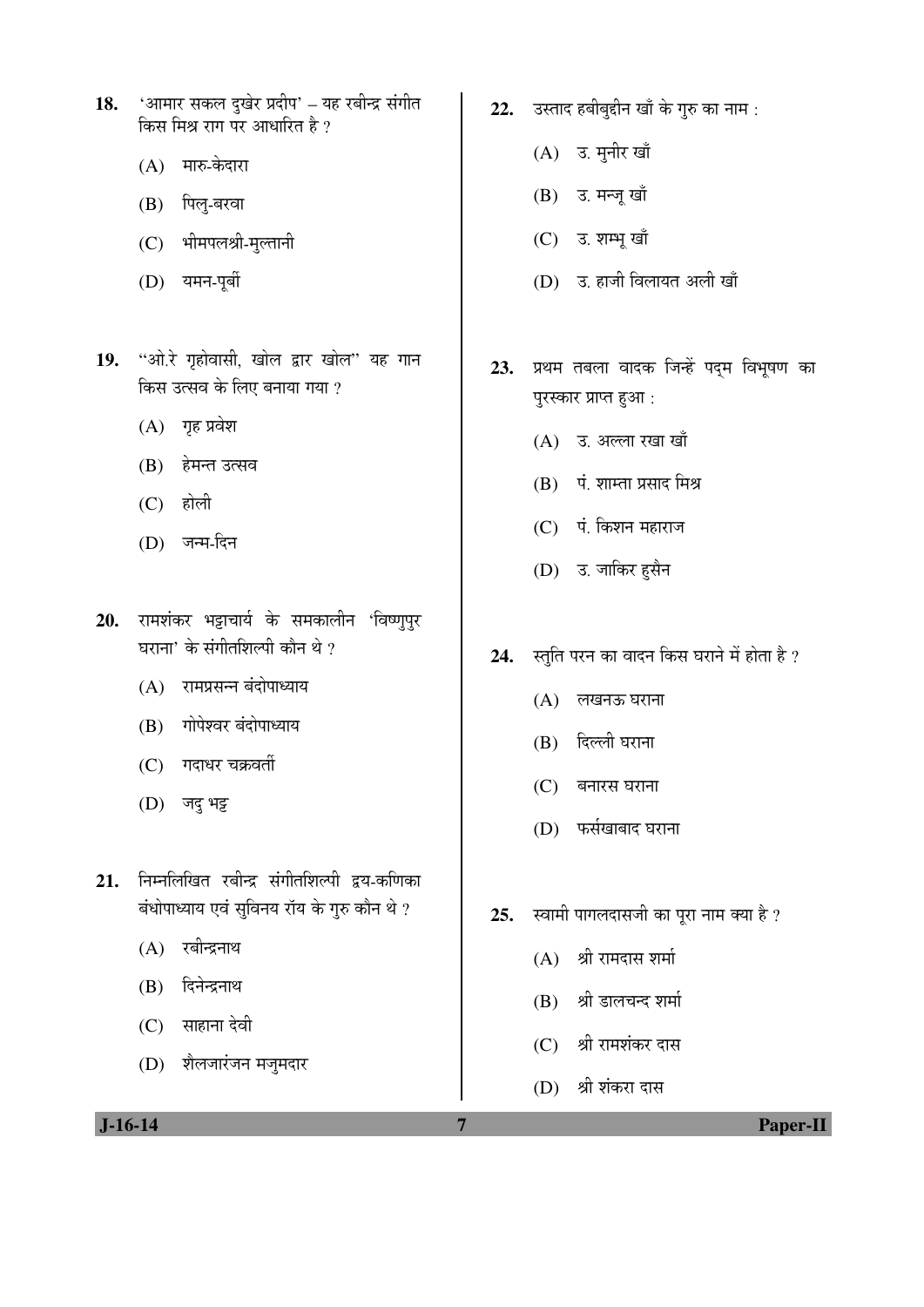## **PART – II Hindustani Music (Vocal / Instrumental)**

- **26.** Aakshiptikaa of Sangeet Ratnaakar is
	- (A) Dhruva
	- (B) Kapaalgaan
	- (C) Bhinna Shadaj
	- (D) Mattacheshtit
- **27.** Which of the following pairs is matched correctly ?
	- (A) Jatiswaram and Swarjati
	- (B) Varnam and Padam
	- (C) Keertan and Kriti
	- (D) Devaaram and Daru
- **28.** Mention of 'Kudukka' taal was made in which era ?
	- (A)  $13<sup>th</sup>$  century
	- (B)  $8<sup>th</sup>$  century
	- $(C)$  16<sup>th</sup> century
	- (D)  $7<sup>th</sup>$  century
- 29. The part of Yati is
	- (A) Trividh
	- (B) Chaturvidh
	- (C) Dwividh
	- (D) Panchvidh
- **30.** Which of the following two Raagas are in the combination of 'Aheer Bhairav' ?
	- (A) Bhairav + Aheer
	- (B) Bhairav + Baageshri
	- (C) Bhairav + Des
	- (D) Bhairav + Kaafi
- **31.** In ancient times, the theoretical aspect of Music was called
	- (A) Lakshya (B) Siddhaant
	- (C) Shaastra (D) Lakshan
- **32.** Which of the following 'Tala', is used both in Indian classical style and Rabindra Sangeet both by the same name ?
	- (A) Khemta (B) Kriti
	- (C) Chaturang (D) Saadara
- **33.** Which author has used 'Pratapprithvibhuja' as a name for himself ?
	- (A) Matang
	- (B) Narad
	- (C) Someshwar
	- (D) Jagdevmalla
- **34.** Who has said 'Panch Mahashabda' for five kinds of instruments ?
	- (A) Parshwadev
	- (B) Jagadekmalla
	- (C) Nanyadev
	- (D) Sharangdev
- **35.** Name the author of Karnataka heredity :
	- (A) Jyotiriswara
	- (B) Nanya Dev
	- (C) Acharya Vrihaspati
	- (D) Bharat
- **36.** What is 'Padarth Sangrah' in some treatises of music ?
	- (A) Subject analysis of the text
	- (B) Abstract of the content of the book
	- (C) Short description of subject in the text
	- (D) Conclusion
- **37.** In which treatise, chapters have been called 'Ratnakosh' ?
	- (A) Sangit Darpan
	- (B) Sangit Parijat
	- (C) Sangit Raj
	- (D) Sangit Ratnakar
- **38.** Who of the following is a Jain author ?
	- (A) Nanya Dev
	- (B) Someshwar Dev
	- (C) Parshva Dev
	- (D) Sharang Dev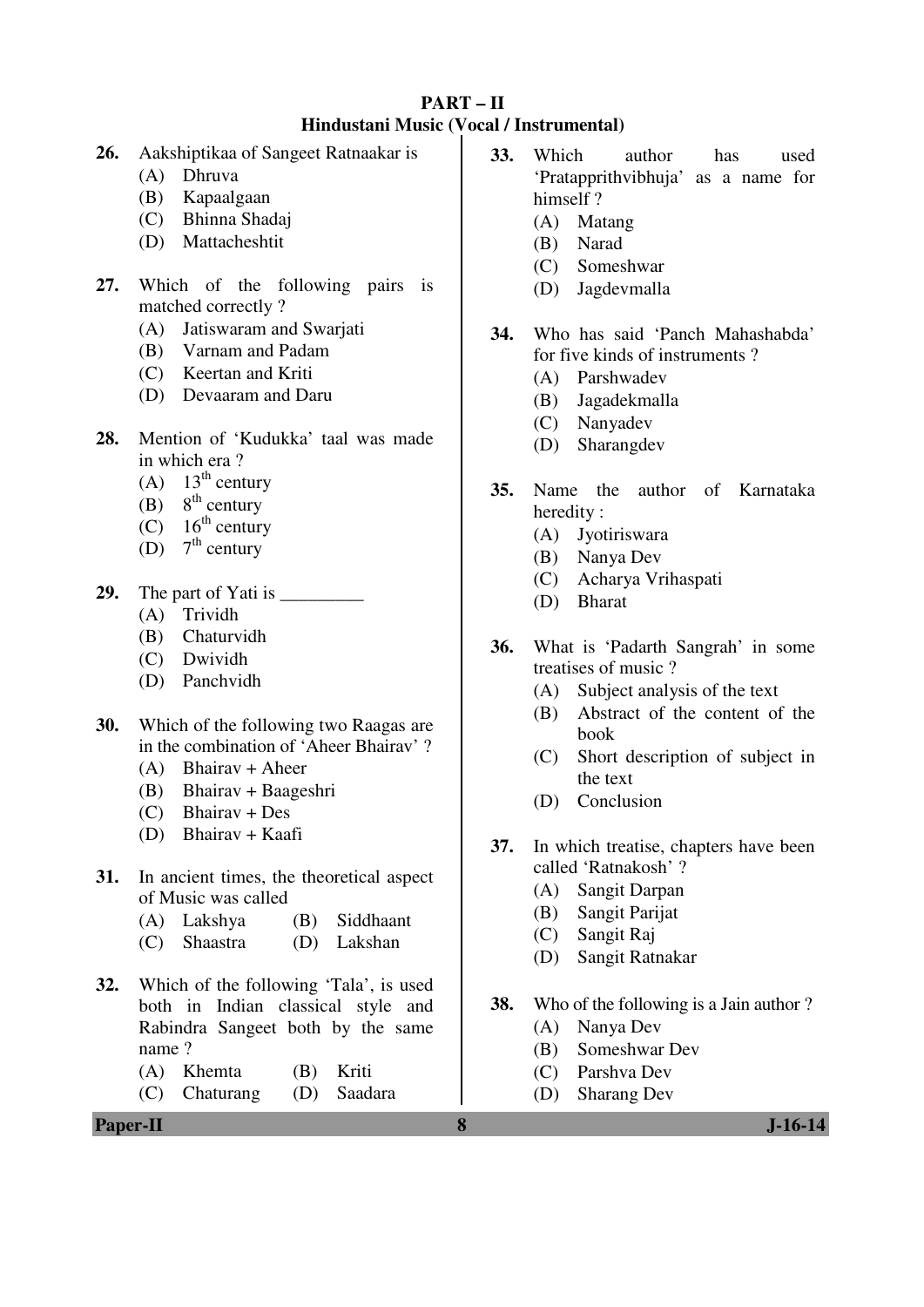# ³ÖÖÝÖ **– II**  िल<br>हिन्दुस्तानी संगीत (गायन / वादन)<br>**|**

| 26.<br>27. | 'संगीत-रत्नाकर' की आक्षिप्तिका है<br>(B)<br>कपालगान<br>(A)<br>ध्रुवा<br>(D) मत्तचेष्टित<br>भिन्न षडज<br>(C)<br>निम्न में से कौन सी जोड़ी सही सुमेलित हैं ?<br>जतिस्वरम् एवं स्वरजति<br>(A)<br>वर्णम् एवं पदम्<br>(B)<br>(C) कीर्तन एवं कृति<br>(D) देवारम् एवं दरू | 33.<br>34. | किस ग्रन्थकार ने अपने लिए 'प्रतापपृथ्वी भुजा'<br>नाम का भी प्रयोग किया है ?<br>मतंग<br>(A)<br>(B)<br>नारद<br>सोमेश्वर<br>(D) जगदेवमल्ल<br>(C)<br>पाँच वाद्य-प्रकारों को 'पंच महाशब्द' किसने<br>कहा है ?<br>(A) पार्श्वदेव<br>(B) जगदेकमल्ल<br>शारंगदेव<br>(C) नान्यदेव<br>(D) |
|------------|--------------------------------------------------------------------------------------------------------------------------------------------------------------------------------------------------------------------------------------------------------------------|------------|-------------------------------------------------------------------------------------------------------------------------------------------------------------------------------------------------------------------------------------------------------------------------------|
| 28.<br>29. | 'कुडुक्क' ताल का उल्लेख किस युग में था ?<br>13वीं शताब्दीं<br>(A)<br>(B) 8वीं शताब्दीं<br>$(C)$ 16वीं शताब्दीं<br>(D) 7वीं शताब्दीं<br>चतुर्विध<br>त्रिविध<br>(B)<br>(A)<br>द्विविध<br>पंचविध<br>(D)<br>(C)                                                        | 35.<br>36. | दक्षिण कर्णाट वंशीय ग्रन्थकार<br>का<br>नाम<br>बताइए ।<br>(A) ज्योतिरीश्वर<br>(B) नान्यदेव<br>(C) आचार्य बृहस्पति<br>(D)<br>भरत<br>संगीत के कतिपय ग्रन्थों में 'पदार्थ संग्रह' क्या                                                                                            |
| 30.        | 'अहीर-भैरव' राग में किन दो रागों का मिश्रण<br>हैं ?<br>भैरव + अहीर<br>(A)<br>भैरव + बागेश्री<br>(B)<br>$(C)$ भैरव + देस<br>भैरव + काफी<br>(D)                                                                                                                      |            | है ?<br>ग्रन्थोक्त विषय-विश्लेषण<br>(A)<br>ग्रन्थ में वर्णित विषय का संक्षिप्तांश<br>(B)<br>(C) ग्रन्थोक्त संक्षिप्त विषय-निरूपण<br>उपसंहार<br>(D)                                                                                                                            |
| 31.<br>32. | प्राचीन काल में संगीत के सैद्धान्तिक पक्ष को<br>कहा गया है :<br>सिद्धान्त<br>(A)<br>लक्ष्य<br>(B)<br>(D)<br>लक्षण<br>(C)<br>शास्त्र<br>हिन्दुस्तानी शास्त्रीय शैली एवं रवीन्द्र संगीत दोनों                                                                        | 37.        | किस ग्रन्थ में अध्यायों को 'रत्नकोश' संज्ञा दी<br>गई है ?<br>संगीत दर्पण<br>(A)<br>संगीत पारिजात<br>(B)<br>संगीत राज<br>(C)<br>संगीत रत्नाकर<br>(D)                                                                                                                           |
| $J-16-14$  | में प्रयुक्त ताल का नाम बताइये जो नाम से<br>समान है<br>$(A)$ खेमटा<br>$(B)$ कृति<br>चतुरंग<br>(C)<br>(D)<br>सादरा                                                                                                                                                  | 38.<br>9   | निम्नलिखित में जैन ग्रन्थकार कौन हैं ?<br>(A) नान्यदेव<br>सोमेश्वरदेव<br>(B)<br>पार्श्वदेव<br>शारंगदेव<br>(C)<br>(D)<br><b>Paper-II</b>                                                                                                                                       |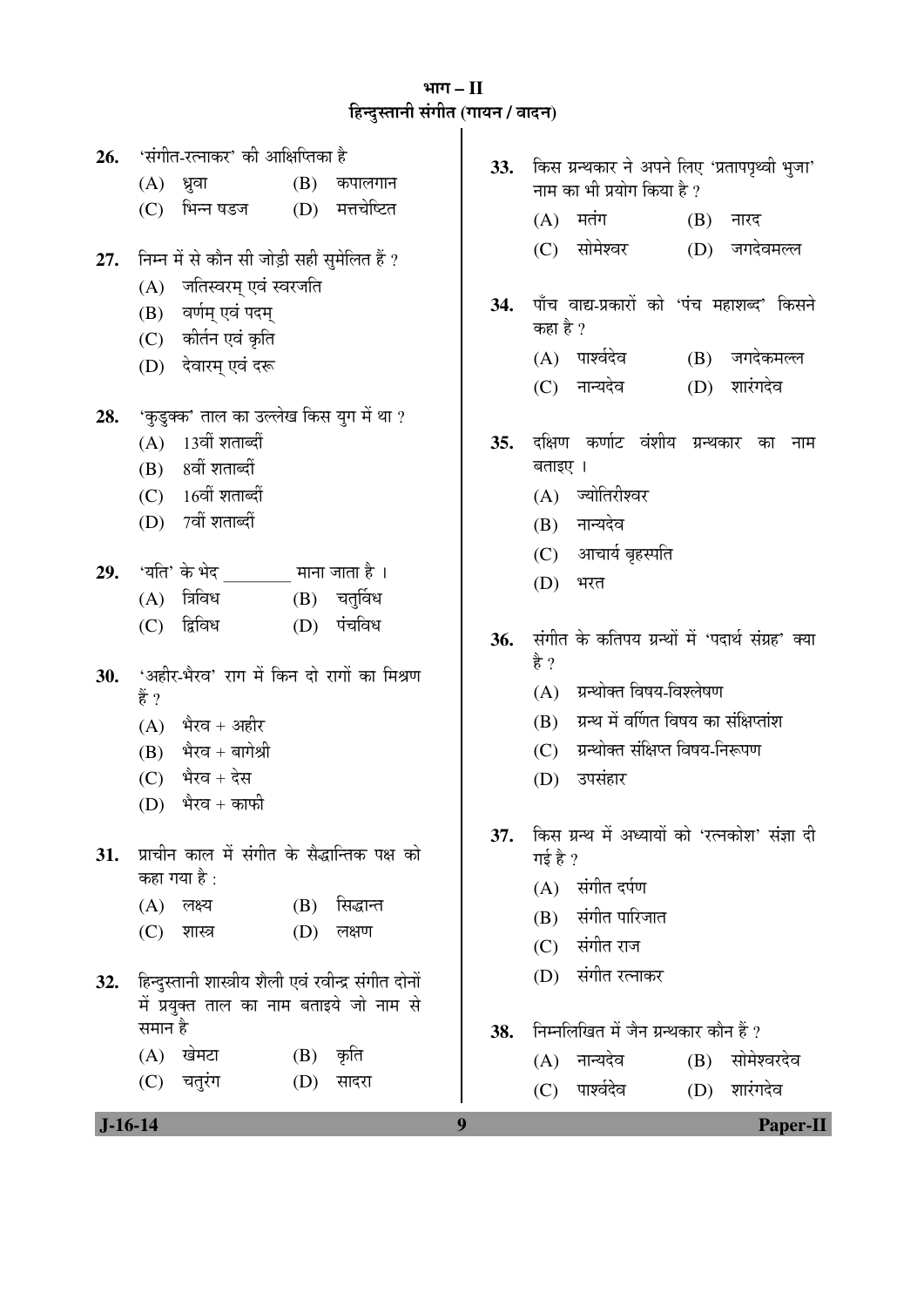- **39.** Which is the group of Jātis of Swara-Saadhaaran as discussed by Bharat ?
	- (A) Shadaj, Madhyam, Pancham
	- (B) Raktagandhari, Panchami, Madhyama
	- (C) Madhyami, Panchami, Shadajmadhyama
	- (D) Gandhari, Naishadhi, Andhri
- **40.** Matang has placed 'Takk' in which group ?
	- (A) Bhasha Raga
	- (B) Vibhasha Raga
	- (C) Antarbhasha Raga
	- (D) Gram Raga
- **41.** In Brihaddesi in Gram Ragas, how many Bhashas are there ?
	- (A) 72 (B) 73
	- (C) 74 (D) 75
- **42.** What is 'Ela' ?
	- (A) Jati
	- (B) Moorchhana
	- (C) Prabandh
	- (D) Alankar
- **43.** What is the name of the son of Someshwar Dev, the author of 'Mansollas' ?
	- (A) Vikramank Dev
	- (B) Bhoomall
	- (C) Jagadekmall
	- (D) Hridaynarayan
- **44.** Match the followings :

| $List-I$                                        | $List - II$                     |     | <b>Bharat</b><br>(A)           |
|-------------------------------------------------|---------------------------------|-----|--------------------------------|
| a. Bhoopali                                     | 10 Matras                       |     | Maharaanaa Kumbhaa<br>(B)      |
| b. Sadara                                       | ii. Audav                       |     | Kohal<br>(C)                   |
| c. Sohar                                        | iii. Upshastriya                |     | Abhinavgupta<br>(D)            |
| d. Dadara                                       | iv. Folk song                   |     |                                |
| <b>Codes:</b>                                   |                                 | 50. | Who has said Gaandhaar Gram as |
| b<br>a                                          | d<br>$\mathbf{c}$               |     | 'Famous in Kashmir'?           |
| $\overline{\mathbf{ii}}$<br>(A)<br>$\mathbf{1}$ | iii<br>1V                       |     | Maharaja Kumbhkarna<br>(A)     |
| (B)<br>$\overline{11}$                          | iii<br>iv                       |     | Maharaja Maansingh<br>(B)      |
| (C)<br>1V<br>$\mathbf{1}$                       | iii<br>$\overline{\mathbf{ii}}$ |     | Maharaja Naanyadev<br>(C)      |
| iii<br>ii<br>(D)                                | 1V<br>$\mathbf{1}$              |     | Maharaja Harisingh<br>(D)      |
| <b>Paper-II</b>                                 |                                 | 10  | <b>J-16-14</b>                 |

- **45.** Lochan has made a mention of which another treatise in his book Raag Tarangini ?
	- (A) Naatyashaastra written by Bharat
	- (B) Raag Sangeet Samgrah
	- (C) Sangeet Chintaamani
	- (D) Maankutuhal
- **46.** In which treatise-group, chapters have been named as 'Prakaran' ?
	- (A) Sangeet Ratnaakar Raagtattvavibodh, Chaturdandiprakaashika
	- (B) Naatyashaastra Naardeeya shikshaa – Sangeet darpan
	- (C) Sangeet chintaamani Sangeet Vishaarad, Sangeet Sampadaa
	- (D) Raag Vishaarad Raag Vigyaan – Raag Praveen
- **47.** Who of the following classified Raaga-Raagini and Putta Raag ? (A) Pt. Lochan
	-
	- (B) Pt. Pundarik Vilthal
	- (C) Pt. Ramamatya
	- (D) Pt. Ahobal
- **48.** Which of the following treatise is written by Viroopaksha ?
	- (A) Taalchandrikaa
	- (B) Aanand Sanjeevan
	- (C) Taal Lakshanam
	- (D) Sangeet Saaroddhaar
- **49.** Which author is known as Abhinav Bharataachaarya ?
	- (A) Bharat
	- (B) Maharaanaa Kumbhaa
	- (C) Kohal
	- (D) Abhinavgupta
- **50.** Who has said Gaandhaar Gram as 'Famous in Kashmir' ?
	- (A) Maharaja Kumbhkarna
	- (B) Maharaja Maansingh
	- (C) Maharaja Naanyadev
	- (D) Maharaja Harisingh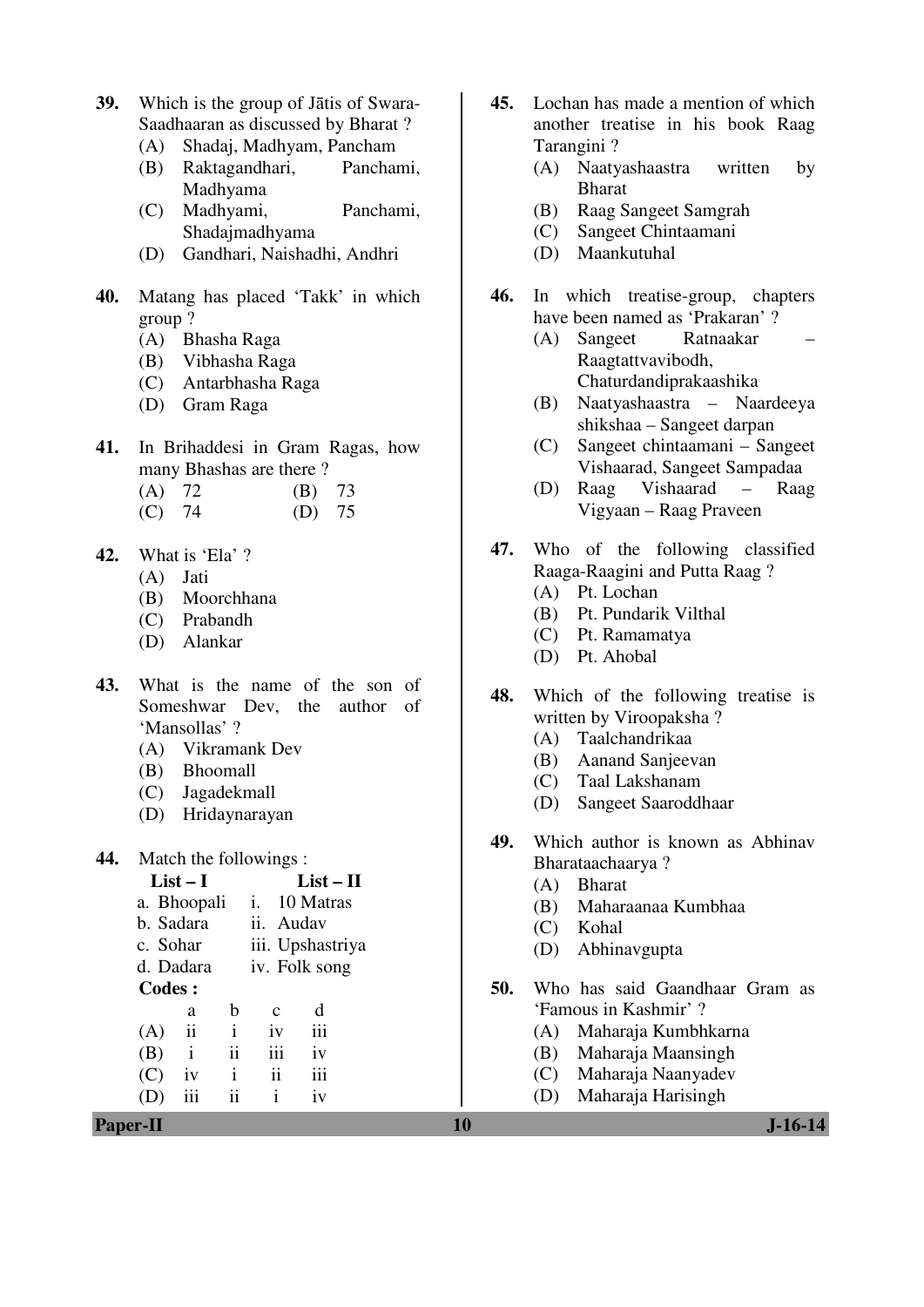|                     | 39. भरतोक्त स्वर-साधारण की जातियों का समूह<br>कौन सा है ? |                         |               |          |                                                        |
|---------------------|-----------------------------------------------------------|-------------------------|---------------|----------|--------------------------------------------------------|
|                     | (A) षड्ज, मध्यम, पंचम                                     |                         |               |          |                                                        |
|                     | (B) रक्तगान्धारी, पंचमी, मध्यमा                           |                         |               |          |                                                        |
|                     | (C) मध्यमी, पंचमी, षड्जमध्यामा                            |                         |               |          |                                                        |
|                     | (D) गान्धारी, नैषधी, आन्ध्री                              |                         |               |          |                                                        |
|                     |                                                           |                         |               |          |                                                        |
|                     |                                                           |                         |               |          | 40. मतंग ने 'टक्क' को किस वर्ग में रखा है ?            |
|                     |                                                           |                         |               |          | $(A)$ भाषा राग $(B)$ विभाषा राग                        |
|                     |                                                           |                         |               |          | (C) अन्तर्भाषा राग (D) ग्राम राग                       |
|                     |                                                           |                         |               |          | 41. 'वृहदेशी' में 15 ग्रामरागों में कितनी भाषाएँ हैं ? |
| $(A)$ 72            |                                                           |                         |               | $(B)$ 73 |                                                        |
| $(C)$ 74            |                                                           |                         |               | $(D)$ 75 |                                                        |
|                     |                                                           |                         |               |          |                                                        |
| 42. 'एला' क्या है ? |                                                           |                         |               |          |                                                        |
|                     | (A) जाति                                                  |                         |               |          | (B) मूर्च्छना                                          |
|                     | $(C)$ प्रबन्ध                                             |                         |               |          | (D) अलंकार                                             |
|                     |                                                           |                         |               |          | 43. 'मानसोल्लास' के रचयिता सोमेश्वरदेव के पुत्र        |
|                     | का नाम क्या है ?                                          |                         |               |          |                                                        |
|                     | (A) विक्रमांक देव                                         |                         |               |          |                                                        |
|                     | (B) भूमल्ल                                                |                         |               |          |                                                        |
|                     | (C) जगदेकमल्ल                                             |                         |               |          |                                                        |
|                     | (D) हृदयनारायण                                            |                         |               |          |                                                        |
| 44. सुमेलित कीजिए:  |                                                           |                         |               |          |                                                        |
|                     |                                                           | सूची-1                  |               |          | सूची-II                                                |
| a.                  | भूपाली                                                    |                         | i.            |          | $10$ मात्रा                                            |
| b. सादरा            |                                                           |                         |               | ii.      | औड़व                                                   |
| c. सोहर             |                                                           |                         |               |          | iii. उपशास्त्रीय                                       |
| d. दादरा            |                                                           |                         |               | iv.      | लोकगीत                                                 |
| कूट :               |                                                           |                         |               |          |                                                        |
|                     | $\rm{a}$                                                  | $\mathbf b$             | $\mathbf c$   | d        |                                                        |
| (A)                 | ii                                                        | $\mathbf{i}$            | iv            | iii      |                                                        |
| $(B)$ i             |                                                           | $\overline{\mathbf{i}}$ | iii           | iv       |                                                        |
| $(C)$ iv            |                                                           | $\mathbf{i}$            | $\mathbf{ii}$ | iii      |                                                        |
| (D)                 | iii                                                       | $\mathbf{ii}$           | $\mathbf{i}$  | iv       |                                                        |

45. लोचन ने 'राग तरंगिनी' में अपने किस अन्य ग्रन्थ का उल्लेख किया है ?

- $(A)$  भरत कृत नाट्यशास्त्र
- (B) राग संगीत संग्रह
- (C) संगीत चिन्तामणि
- (D) मानकुतूहल
- 46. किस ग्रन्थ-समूह में अध्यायों की संज्ञा 'प्रकरण' है ?
	- $(A)$  संगीत रत्नाकर रागतत्त्वविबोध चतर्दण्डी प्रकाशिका
	- $(B)$  नाट्यशास्त्र नारदीय शिक्षा संगीत दर्पण
	- $(C)$  संगीत चिन्तामणि संगीत विशारद संगीत सम्पदा
	- $(D)$  राग विशारद राग विज्ञान राग प्रवीण
- 47. 'राग-रागिनी' और पुत्त राग का वर्गीकरण किसके द्वारा किया गया ?
	- $(A)$  पं. लोचन
	- (B) पं. पुण्ठरीक विट्ठल
	- $(C)$  पं. रामामात्य
	- (D) पं. अहोबल
- 48. 'विरूपाक्ष' द्वारा रचित ग्रन्थ है
	- $(A)$  तालचन्द्रिका
	- (B) आनन्द संजीवन
	- $(C)$  ताल लक्षणम्
	- (D) संगीत सारोद्धार
- 49. <u>'अभिनव भरताचार्य' किस ग्रन्थकार का द्योतक</u>
	- है ?
	- $(A)$  भरत
	- $(B)$  महाराणा कृम्भा
	- (C) कोहल
	- (D) अभिनवगुप्त
- 50. गान्धार ग्राम को 'कश्मीर में प्रचलित' किसने कहा है ?
	- $(A)$  महाराजा कुम्भकर्ण
	- $(B)$  महाराज मानसिंह
	- (C) महाराज नान्यदेव
	- $(D)$  महाराजा हरिसिंह

 **J-16-14 11 Paper-II**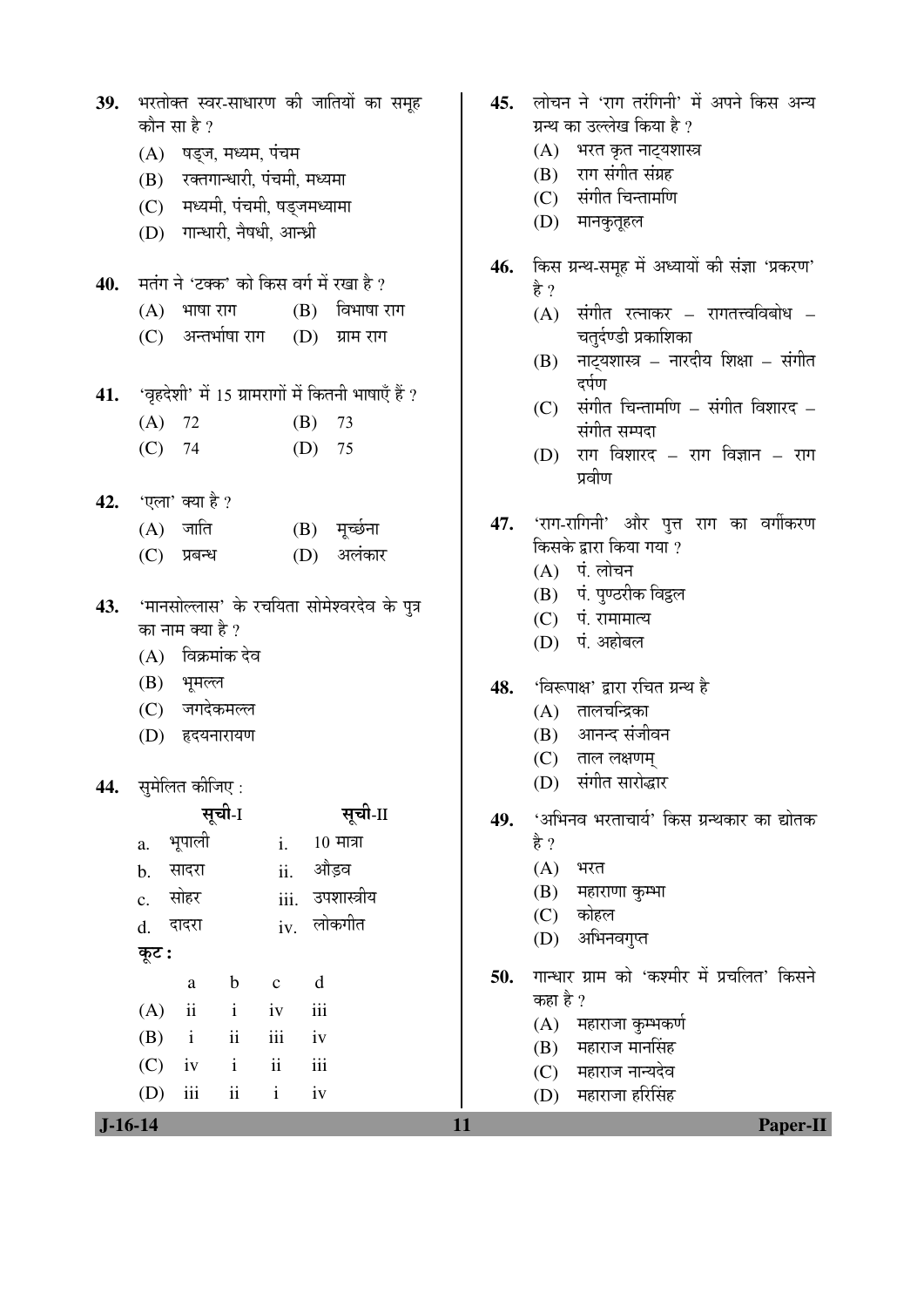### **PART – III Karnatik Music (Vocal, Instrumental, Percussion)**

| 26.      | Pancharatna<br>Thiruvattiyur<br>is<br>composed in praise of<br>Tripura Sundari<br>(A)<br>Thiruvattar<br>(B)<br>Sundaresa<br>(C)<br>None of the above<br>(D) | 34.<br>35. | Gauri Nayaka is a famous tillana of<br>(A) Maha Vaidyanath Iyer<br>(B)<br>Pallavi Seshayyar<br>Ramnad Srinivas Iyengar<br>(C)<br>Kundrakudi Krishnayyar<br>(D)<br>Match the followings:<br>$List-I$<br>$List - II$                                                           |
|----------|-------------------------------------------------------------------------------------------------------------------------------------------------------------|------------|------------------------------------------------------------------------------------------------------------------------------------------------------------------------------------------------------------------------------------------------------------------------------|
| 27.      | Varali Raga is a<br>Murchanakaraka Mela<br>(A)<br>Mela Raga<br>(B)<br>Amurchanakaraka Mela<br>(C)<br>Bhashanga Raga<br>(D)                                  |            | i.<br>a. Madhyādi Talas<br>Jāti<br>b. Shodashangas<br>ii. Visarjita<br>c. Tala Dasa Pranas<br>iii. Kakapada<br>iv. Bramha<br>d. Navasandhi<br><b>Codes:</b><br>$\mathbf b$<br>d<br>a<br>$\mathbf C$<br>$\mathbf{ii}$<br>iii<br>$\mathbf{i}$<br>(A)<br>iv                     |
| 28.      | Trayodasa Lakshana includes<br>Apanyasa<br>(B)<br><b>Nyasa</b><br>(A)                                                                                       |            | iii<br>$\mathbf{ii}$<br>$\mathbf{i}$<br>(B)<br>iv<br>$\overline{\textbf{ii}}$<br>iii<br>iv<br>(C)<br>$\mathbf{i}$<br>iii<br>$\mathbf{ii}$<br>iv<br>$\mathbf{i}$<br>(D)                                                                                                       |
| 29.      | All the above<br>(D)<br>(C)<br>Vinyasa<br>The first section of the Raganga Raga<br>Lakshana Gita?<br>(A) Lakshana Khanda                                    | 36.        | Write the correct sequence :<br>Brahma, Vasu, Disi, Aditya<br>(A)<br>(B) Vasu, Brahma, Disi, Aditya<br>(C) Brahma, Disi, Aditya, Vasu<br>Brahma, Disi, Rudra, Aditya<br>(D)                                                                                                  |
|          | Sutra Gita<br>(B)<br>Katapayadi<br>(C)<br>Sutra Khanda<br>(D)                                                                                               | 37.        | Assertion and Reasoning:<br><b>Assertion (A) : Consonance</b><br>is<br>universal in its application.<br>: In Western music<br><b>Reason</b> $(R)$                                                                                                                            |
| 30.      | Attoor Krishna Pisharoti is the author of<br>Sangita Saramrita<br>(A)<br>Sangita Chandrika<br>(B)<br>Sangita Sudha<br>(C)<br>(D)<br>Sangita Raja            |            | vertical consonance is followed.<br>$(A)$ $(A)$ false, $(R)$ true<br>$(A)$ true, $(R)$ true<br>(B)<br>$(A)$ true, $(R)$ false<br>(C)<br>$(A)$ false, $(R)$ false<br>(D)                                                                                                      |
| 31.      | The resonator of Yazh was called as<br>(A) Ghatam<br>(B) Kumbham<br>(C)<br>Pattar<br>Kudam<br>(D)                                                           | 38.        | Match the followings:<br>$List-I$<br>$List - II$<br>a. Chaturdasa<br>i. Nagasvaram<br>Ragamalika                                                                                                                                                                             |
| 32.      | The original name of Manickavasagar was<br>Thiruvasagar $(B)$<br>(A)<br>Srinivasa<br>Manikkam<br>Vadavurar<br>(C)<br>(D)                                    |            | b. Narukku<br>ii. Ramnad<br>Srinivas Iyengar<br>c. Tillana<br>iii. Muthuswami<br>Dikshitar<br>iv. Folk music<br>d. Anādi                                                                                                                                                     |
| 33.      | Shiva Navavarnam is composed in<br>praise of<br>(A)<br>Kalahasti<br>(B)<br>Tyagaraja of Thiruvarur<br>(C)<br>Saint Tyagaraja                                |            | Sampradaya<br><b>Codes:</b><br>$\mathbf b$<br>d<br>$\mathbf c$<br>a<br>ii<br>iii<br>$\mathbf{i}$<br>iv<br>(A)<br>iii<br>$\overline{\mathbf{u}}$<br>$\mathbf{i}$<br>iv<br>(B)<br>iii<br>ii<br>$\mathbf{i}$<br>iv<br>(C)<br>iii<br>$\ddot{\rm n}$<br>$\mathbf{i}$<br>iv<br>(D) |
| Paper-II | None of the above<br>(D)                                                                                                                                    | 12         | $J-16-14$                                                                                                                                                                                                                                                                    |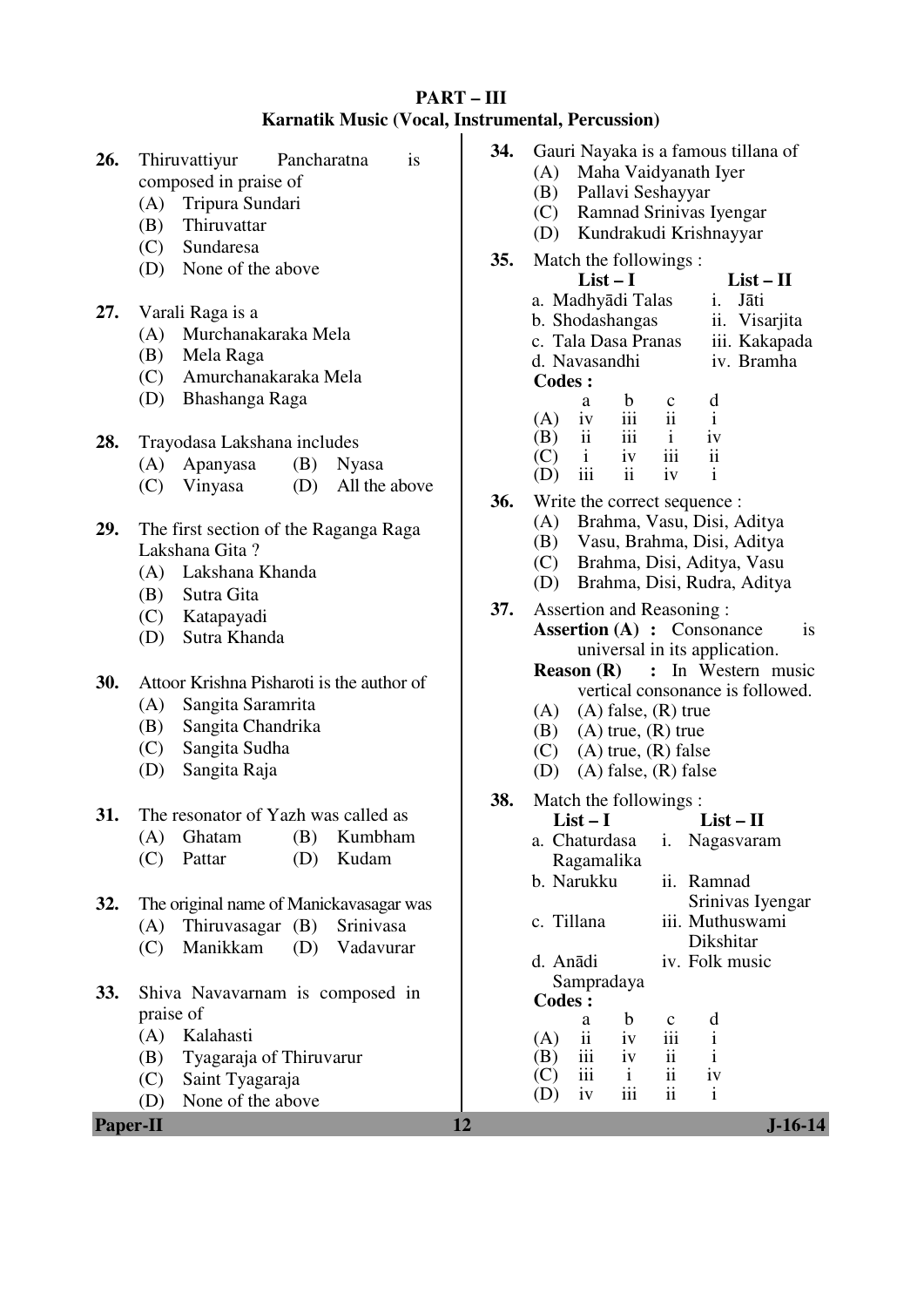³ÖÖÝÖ **– III**  Ûú®ÖÖÔ™üÛú ÃÖÓÝÖߟÖ **(**ÝÖÖµÖ®Ö, ¾ÖÖ¤ü®Ö, †¾Ö®Ö¨ü**)**

| 26. | तिरुवोत्तियुर पंचरत्न की रचना किसकी स्तुति<br>हेतु की गई है ?<br>(A) त्रिपुर सुन्दरी<br>(B) तिरुवत्तार<br>(C) सुन्दरेश                                          | 34. | गौरी नायक तिल्लाना किसकी प्रसिद्ध रचना है ?<br>(A) महा वैद्यनाथ ऐयर<br>पल्लवी शेषैय्यर<br>(B)<br>(C) रामनाथ श्रीनिवास अयंगर<br>(D) कुंद्रकुडी कृष्णेय्यर                                                                                                                                                                                 |
|-----|-----------------------------------------------------------------------------------------------------------------------------------------------------------------|-----|------------------------------------------------------------------------------------------------------------------------------------------------------------------------------------------------------------------------------------------------------------------------------------------------------------------------------------------|
|     | (D) उपर्युक्त में से किसी की नहीं                                                                                                                               | 35. | निम्नलिखित को सुमेलित कीजिए:<br>सूची – I                                                                                                                                                                                                                                                                                                 |
| 27. | वराली राग है, एक<br>(A) मूर्छनाकारक मेल<br>$(B)$ मेल राग<br>(C) अमूर्छनाकारक मेल<br>भाषांग राग<br>(D)                                                           |     | ्सूची – II<br>a. मध्यादिताल i. जाति<br>ii. विसर्जित<br>षोडषांग<br>b.<br>iii.<br>ताल दश-प्राण<br>काकपाद<br>$\mathbf{c}$ .<br>नवसन्धि<br>iv.<br>d.<br>ब्रह्म<br>कूट :<br>d<br>a                                                                                                                                                            |
| 28. | त्रयोदश लक्षण में सम्मिलित है/हैं :<br>(A) अपन्यास<br>(B)<br>न्यास<br>(D) उपर्युक्त सभी<br>विन्यास<br>(C)                                                       |     | $\frac{b}{i}$<br>$\frac{1}{i}$<br>$\frac{1}{i}$<br>$\frac{c}{11}$<br>$\mathbf{i}$<br>(A)<br>iv<br>$\frac{1}{1}$<br>$\frac{1}{1}$<br>ii<br>iv<br>(B)<br>$\overline{\textbf{ii}}$<br>(C)<br>iv<br>$\mathbf{1}$<br>iii<br>ii<br>iv<br>(D)<br>$\mathbf{i}$                                                                                   |
| 29. | रागांग राग लक्षण गीता का पहला भाग<br>$(B)$ सूत्र गीता<br>$(A)$ लक्षण खण्ड<br>कटपयादि<br>$(D)$ सूत्र खण्ड<br>(C)                                                 | 36. | सही क्रम पहचानिए :<br>(A) ब्रह्म, वसु, दिसि, आदित्य<br>(B) वसु, ब्रह्म, दिसि, आदित्य<br>(C) ब्रह्म, दिसि, आदित्य, वसु<br>(D) ब्रह्म, दिसि, रुद्र, आदित्य                                                                                                                                                                                 |
| 30. | अट्टर कृष्ण पिशारोटी किस ग्रंथ के लेखक हैं ?<br>(A) संगीत सारामृत<br>(B) संगीत चन्द्रिका<br>(C) संगीत सुधा<br>संगीत राजा<br>(D)                                 | 37. | अभिकथन और तर्क :<br><b>अभिकथन (A)</b> : समस्वरता का प्रयोग<br>सार्वभौमिक है ।<br><b>तर्क (R)</b> : पाश्चात्य संगीत में उदग्र समस्वरता<br>का अनुसरण किया जाता है ।                                                                                                                                                                        |
| 31. | याल के गुम्बद को क्या कहा जाता था ?<br>$(A)$ घटम<br>$(B)$ कुम्भम्<br>(C) पट्टर<br>(D) कुडम                                                                      |     | (A) (A) गलत और (R) सही<br>(B) (A) सही और (R) सही<br>(C) (A) सही और (R) गलत<br>(D) (A) गलत और (R) गलत                                                                                                                                                                                                                                     |
| 32. | मनिक्कवासगर का मूल नाम था :<br>श्रीनिवास<br>तिरुवसागर<br>(B)<br>(A)<br>मणिक्कम<br>(C)<br>(D)<br>वडावुरार                                                        | 38. | निम्नलिखित को सुमेलित कीजिए:<br>सूची – I<br>सूची – II<br>a.   चतुर्दश रागमालिका i.  नागस्वरम्<br>ii. रामनाथ श्रीनिवास<br>नरुक्कु<br>b.                                                                                                                                                                                                   |
| 33. | शिव नवावर्नम की रचना किसकी स्तुति में की<br>गई है ?<br>कालहस्ति<br>(A)<br>तिरुवायुर के त्यागराज<br>(B)<br>(C) संत त्यागराज<br>(D) उपर्युक्त में से किसी की नहीं |     | iii. मुथुस्वामी दीक्षितार<br>तिल्लाना<br>$\mathbf{c}$ .<br>अनादि सम्प्रदाय<br>iv. लोक संगीत<br>d.<br>कूट :<br>$\mathbf b$<br>$\begin{array}{c}\n d \\  i \\  i \\  iv \\  i\n \end{array}$<br>a<br>$\frac{c}{111}$<br>ii<br>(A)<br>iv<br>ii<br>iv<br>(B)<br>111<br>ii<br>iii<br>$\mathbf{i}$<br>(C)<br>iii<br>$\mathbf{ii}$<br>iv<br>(D) |

 **J-16-14 13 Paper-II**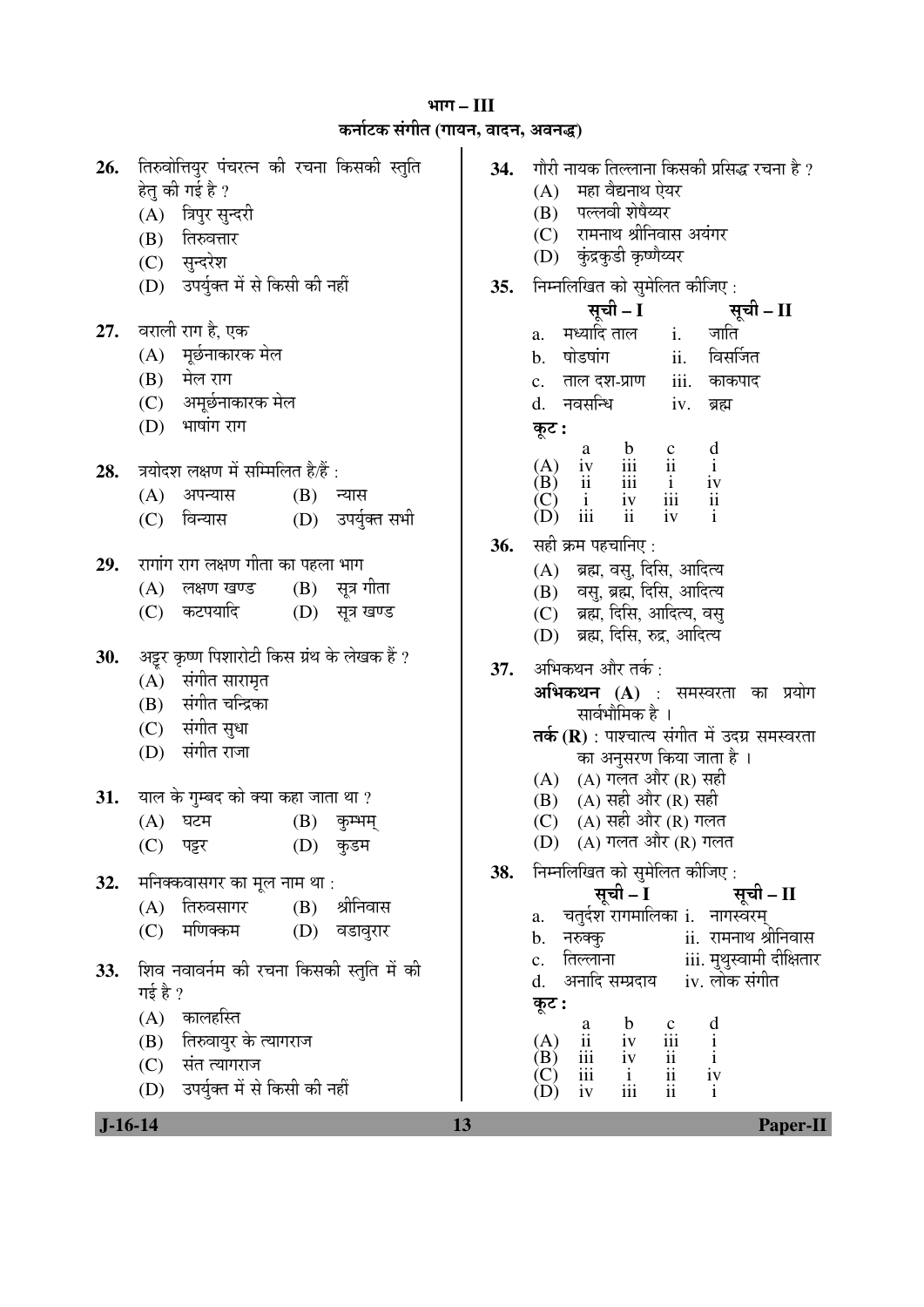- **39.** Assertion and Reasoning :
	- **Assertion (A) :** Mela superseded Kutapa during medieval period.
	- **Reason (R) :**  Kutapa accompaniment to drama in ancient times.
	- (A) (A) is true,  $(R)$  is false.
	- (B) (A) is false,  $(R)$  is true.
	- (C) Both (A) and (R) are true.
	- (D) Both (A) and (R) are false.
- **40.** Kathakali evolved from
	- (A) Koodiattam
	- (B) Krishnattam
	- (C) Bhagavata Mela Natakam
	- (D) Kaikotti Kali
- **41.** Kavikunjara Bharati is the composer of
	- (A) Padam
	- (B) Samudaya Kritis
	- (C) Kuravanji
	- (D) Thirupugazh
- **42.** Tick the odd one :
	- (A) Chatusra Matya
	- (B) Misra Jhampa
	- (C) Misra Triputa
	- (D) Tisra Ata
- **43.** Melattur is noted for
	- (A) Geya natakas
	- (B) Nritya natakas
	- (C) Pancha Mukha Vadya
	- (D) Kolattam
- **44.** Arrange the following in correct order :
	- i. Abhinava Gupta
	- ii. Somanatha Kavi
	- iii. Ilango Adikal
	- iv. Pundarika Vithala
	- **Codes :**
	- $(A)$  i iii iv ii  $(B)$  ii iii iv  $(C)$  iii ii iv
	- $(D)$  i ii iii iv
- **Paper-II** J-16-14
- **45.** Koothambalam is modelled as per the specifications given in
	- (A) Natya Shastra
	- (B) Tandava Lakshana
	- (C) Abhinaya Darpana
	- (D) Hasta Lakshana Deepika
- **46.** Name of the Raga svaras sa, ru, gu, mi, dhi, ni
	- (A) Rasikapriya
	- (B) Kosalam
	- (C) Rishabhapriya
	- (D) Nasika Bhushani
- **47.** The Pann, Kaushikam is closer to the raga
	- (A) Kamboji
	- (B) Bhairavi
	- (C) Neelambari
	- (D) Kharaharapriya
- **48.** The emergence of fretted vina came during the period of
	- (A) Serfojee
	- (B) Tulaja
	- (C) Raghunath Naik
	- (D) Shahji
- **49.** Todaya Mangalam is composed by
	- (A) Annamacharya
	- (B) Tallapakam Chinnaya
	- (C) Svati Thirunal
	- (D) Purandara Dasa
- **50.** Sri Sukra Bhagavantam is a
	- (A) Navagraha Kirtana
	- (B) Nava Varna
	- (C) Nava Ratna Malika
	- (D) Navasandhi Natanam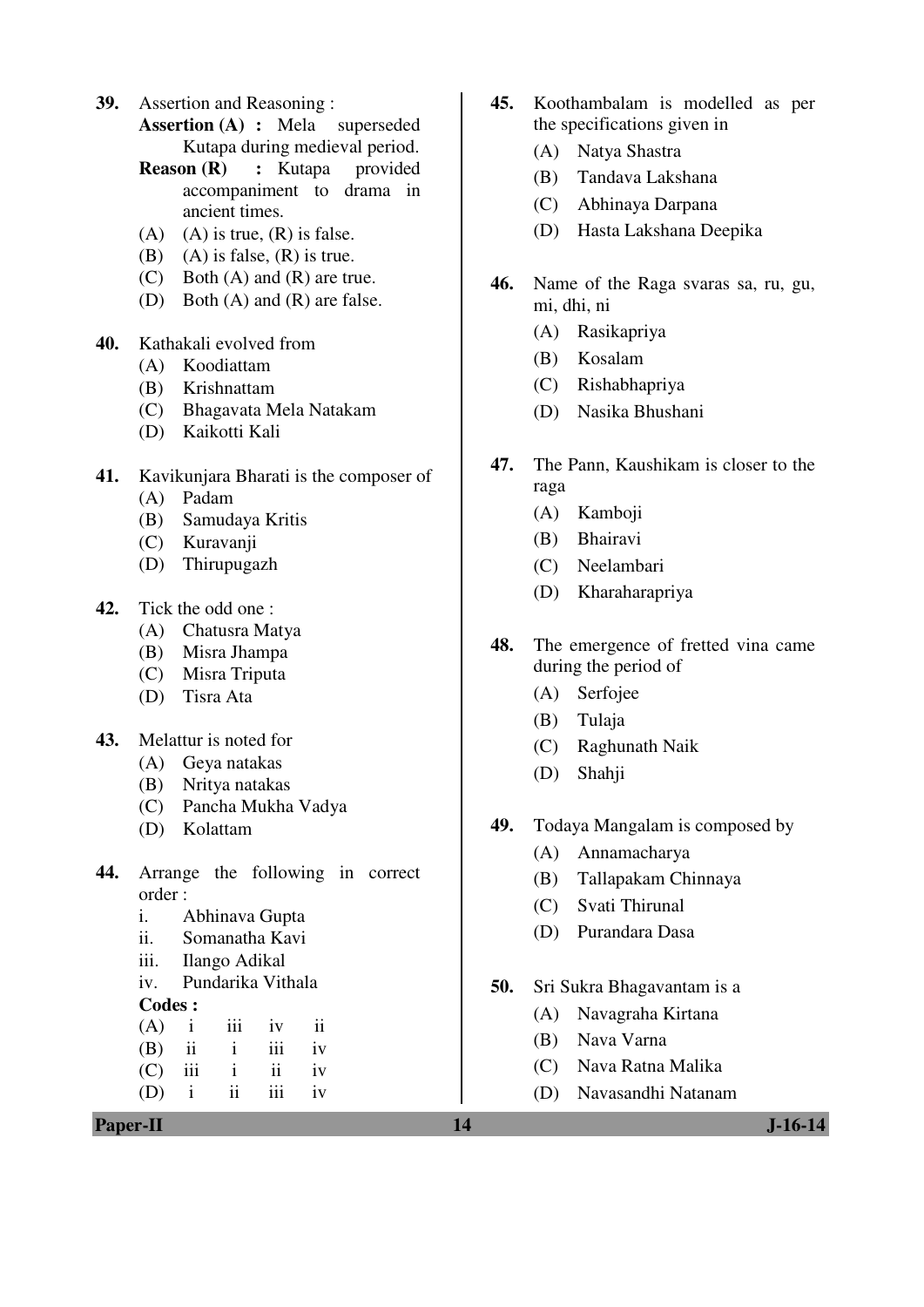39. अभिकथन और तर्क: **अभिकथन (A)** : मध्याकाल में मेल ने कुटप का स्थान लिया । **तर्क (R)** : प्राचीनकाल में कुटप ने नाटक को संगत दिया । (A) (A) सही और (R) गलत है।  $(B)$  (A) गलत और (R) सही है । (C) (A) और (R) दोनों सही हैं । (D) (A) और (R) दोनों गलत हैं । 40. कथकली का विकास किससे हुआ ?  $(A)$  कुडिअट्टम  $(B)$  कृष्णाट्टम (C) भगवत मेल नाटकम (D) कैकोट्टिकलि 41. कवि कुंजर भारती ने किसकी रचना की है ?  $(A)$  पदम (B) समुदाय कृतियों (C) कुरवंजी (D) तिरुपुगल 42. विषम को चिह्नित कीजिए: (A) चतुस्र मट्य (B) मिश्र झंप (C) मिश्र त्रिपुट (D) तिस्र अट 43. **मेलत्तूर किसके लिए प्रसिद्ध हैं** ?  $(A)$  गेय नाटकों  $(B)$  नृत्य नाटकों (C) पंचमुख वादय (D) कोलाइम 44. निम्नलिखित को सही क्रम में व्यवस्थित कोजिए $\,$  : i. अभिनव गुप्त ii. सोमनाथ कवि iii. इलंगो अडिकल iv. पण्डरीक विद्रल कूट :  $(A)$  i iii iv ii (B) ii i iii iv  $(C)$  iii i ii iv (D) i ii iii iv

- 45. कुटाम्बलम् का प्रमाण किसके विनिर्देशों के अनुसार तैयार किया गया है ?
	- (A) नाट्यशास्त्र
	- $(B)$  ताण्डव लक्षण
	- $(C)$  अभिनय दर्पण
	- (D) हस्त लक्षण दीपिका
- 46. सा, रु, गू, मि, धि, नि स्वर किस राग में लगते हें ?
	- $(A)$  रसिकप्रिया
	- $(B)$  कोशलम
	- (C) रिषभप्रिया
	- (D) नासिका भूषणी
- 47. कौशिकम पण किस राग के निकट है ?
	- $(A)$  कम्बोजी  $(B)$  भैरवी
	- (C) नीलाम्बरी (D) खरहरप्रिया
- 48. परदायुक्त वीणा का आविर्भाव किसके काल में हुआ ?
	- $(A)$  सरफोजी
	- $(B)$  तुलजा
	- (C) रघुनाथ नाइक
	- $(D)$  शाहजी
- 49. तोड्य मंगलम किसकी रचना है ?
	- $(A)$  अन्नमाचार्य
	- $(B)$  ताल्लपाकम चिन्नैया
	- $(C)$  स्वाति तिरुनाल
	- (D) पुरन्दर दास
- 50. श्री शुक्र भागवन्तम् एक रचना है
	- $(A)$  नवग्रह कीर्तन
	- $(B)$  नवावर्ण
	- (C) नवरत्नमालिका
	- $(D)$  नवसन्धि नटनम

 **J-16-14 15 Paper-II**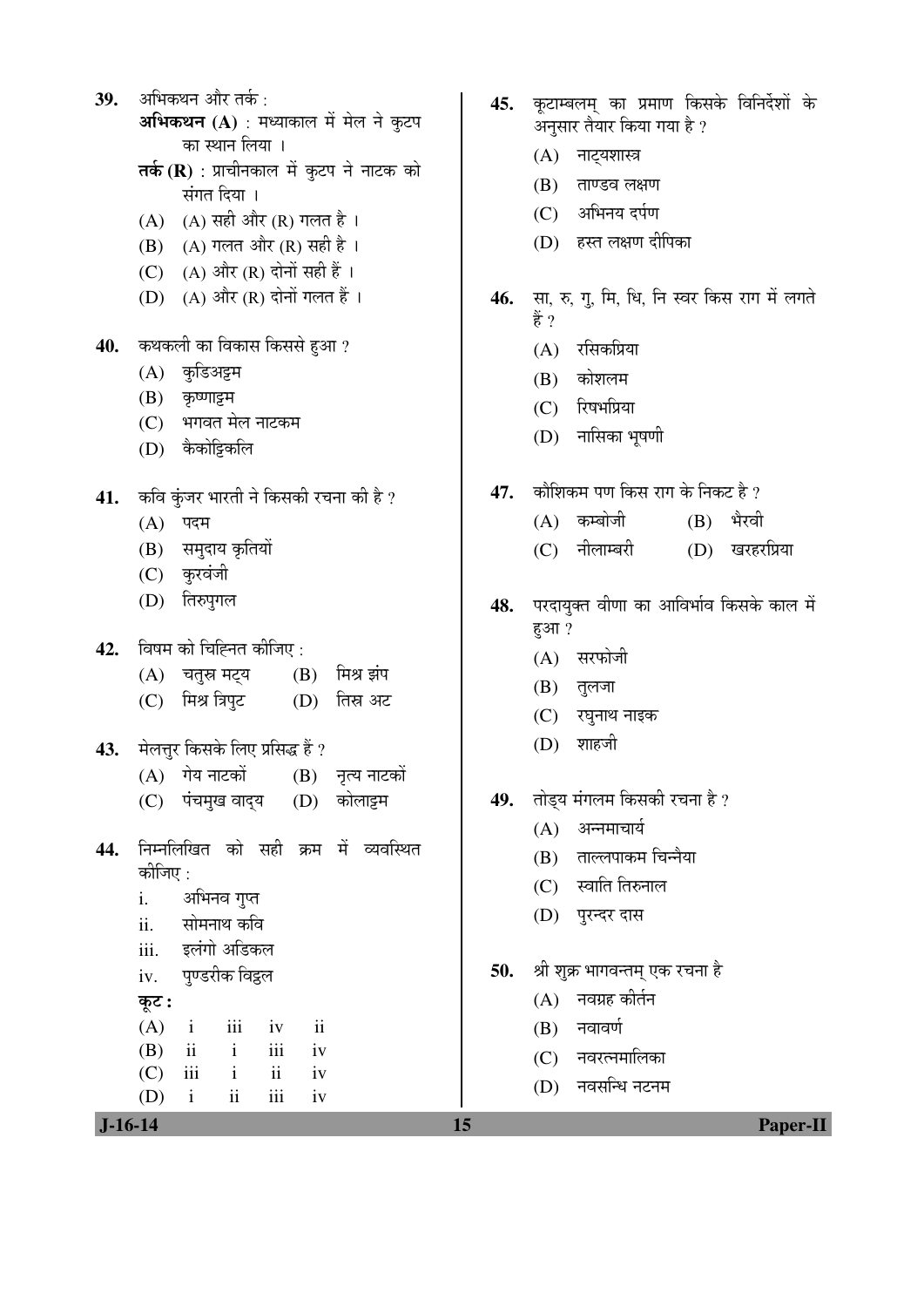# **PART – IV Rabindra Sangeet**

| 26.             | Match the following songs according                                            | 32. | Dha Den Ta   Tete Kata   Gadi Gana                                 |
|-----------------|--------------------------------------------------------------------------------|-----|--------------------------------------------------------------------|
|                 | to their categories :                                                          |     | x                                                                  |
|                 | $List-I$<br>$List-II$                                                          |     | Dhage Tete Tage Tete<br>$\overline{4}$                             |
|                 | Thumri<br>a. 'Oei<br>Asanatoler<br>i.<br>Matir Pare'                           |     | Which tala it is ?                                                 |
|                 | b. 'Ore Agun Amar<br>ii. Sari                                                  |     | Sur fhanktal<br>(A)<br>(B)<br>Ada Theka                            |
|                 | bhai, Ami Tomari<br>Gaan                                                       |     | (D)<br>Ekadashi<br>Ada chautal<br>(C)                              |
|                 | Joy Gai'                                                                       | 33. | 'Madhyaman' Tal has the following                                  |
|                 | Kichho<br>c. 'Tumi<br>iii. Baul                                                |     | number of matras:                                                  |
|                 | Diye Jao'                                                                      |     | (B)<br>12<br>(A)<br>10<br>14<br>(D)<br>16<br>(C)                   |
|                 | d. 'Aaj Dhaner Khete iv. Kirtan                                                | 34. | Which one has the equal number of                                  |
|                 | Raudra Chhayay'                                                                |     | matra along with 'Dhamar'?                                         |
|                 | <b>Codes:</b>                                                                  |     | Jat Tal<br>(A)                                                     |
|                 | $\mathbf b$<br>d<br>a<br>$\mathbf c$<br>iii<br>ii<br>$\mathbf{i}$<br>iv<br>(A) |     | Ada Chautal<br>(B)                                                 |
|                 | iii<br>ii<br>(B)<br>$\mathbf{i}$<br>1V                                         |     | Chautal<br>(C)<br>Naba Pancha                                      |
|                 | $\mathbf{ii}$<br>iii<br>$\mathbf{i}$<br>(C)<br>iv                              |     | (D)                                                                |
|                 | iii<br>ii<br>(D)<br>$\mathbf{i}$<br>iv                                         | 35. | According to 'Akarmatrik Swarlipi'<br>system, sign of one matra is |
| 27.             | Which song is based on 'Nabatal'                                               |     | (A)<br>(B)<br>Y                                                    |
|                 | among the following?                                                           |     | (D)<br>$(C)$ X<br>$\overline{\phantom{0}}$                         |
|                 | Swami Tumi Eso Aaj<br>(A)                                                      | 36. | Match the following according to the                               |
|                 | Prabhate Bimalo Anande<br>(B)                                                  |     | right code:                                                        |
|                 | Nibira Ghano Andhare Jalichhe<br>(C)                                           |     | $List-I$<br>$List - II$                                            |
|                 | Druvatara                                                                      |     | a. Ami chanchal he,<br>i. Sonar Tori                               |
|                 | Gabhir Rajani Namilo Hridaye<br>(D)                                            |     | Ami Sudurer Piyasi<br>b. Khachar Pakhi Chilo ii. Utsarga           |
| 28.             | Which Tala has the 8 (eight) matras                                            |     | Sonar Khacha tite                                                  |
|                 | among the following:                                                           |     | c. Aji Sarato Tapane,<br>iii. Kodi<br>O                            |
|                 | <b>Jhampak</b><br>(B)<br>Rupakda<br>(A)                                        |     | Komal<br>Prabhat Swapane                                           |
|                 | Khemta<br>(C)<br>Teora<br>(D)                                                  |     | d. Amar Matha Nato<br>iv. Geetanjali                               |
| 29.             | The book 'Pitri-Smriti' was written by                                         |     | Kore Dao he Tomar                                                  |
|                 | Rabindranath Tagore<br>(A)                                                     |     | <b>Codes:</b><br>d<br>b<br>$\mathbf c$<br>a                        |
|                 | Rathindranath Tagore<br>(B)                                                    |     | ii<br>iii<br>$\mathbf{i}$<br>(A)<br>iv                             |
|                 | (C)<br>Abanindranath Tagore                                                    |     | (B)<br>1<br>111<br>11<br>1V                                        |
|                 | Dinendranath Tagore<br>(D)                                                     |     | $\overline{\mathbf{ii}}$<br>iii<br>(C)<br>iv<br>1                  |
| 30.             | Pick up the odd one (Tala) from the                                            |     | iii<br>$\ddot{\rm n}$<br>(D)<br>iv<br>$\mathbf{i}$                 |
|                 | following options :                                                            | 37. | Arrange the following in accordance                                |
|                 | Jhaptal<br>(A)                                                                 |     | with the creation of Dance-Drama by<br>R.N. Tagore:                |
|                 | Jhampak<br>(B)<br>Sultal<br>(C)                                                |     | Mayar-Khela<br>1.                                                  |
|                 | Sur Fhanktal<br>(D)                                                            |     | ii.<br>Balmiki Pratibha                                            |
|                 |                                                                                |     | Kalmrigaya<br>iii.                                                 |
| 31.             | How many divisions (Bibhag) are in                                             |     | <b>Codes:</b><br>(A)<br>iii<br>ii<br>$\bf{1}$                      |
|                 | Tagore's Sur fhanktal?                                                         |     | $\overline{\mathbf{1}}$<br>iii<br>$\mathbf{i}$<br>(B)              |
|                 | $\overline{4}$<br>(A)<br>(B)<br>5<br>3<br>$\overline{2}$<br>(D)                |     | iii<br>$\overline{\mathbf{u}}$<br>$\mathbf{i}$<br>(C)              |
|                 | (C)                                                                            |     | iii<br>$\overline{\mathbf{u}}$<br>(D)<br>$\mathbf{i}$              |
| <b>Paper-II</b> |                                                                                | 16  | $J-16-14$                                                          |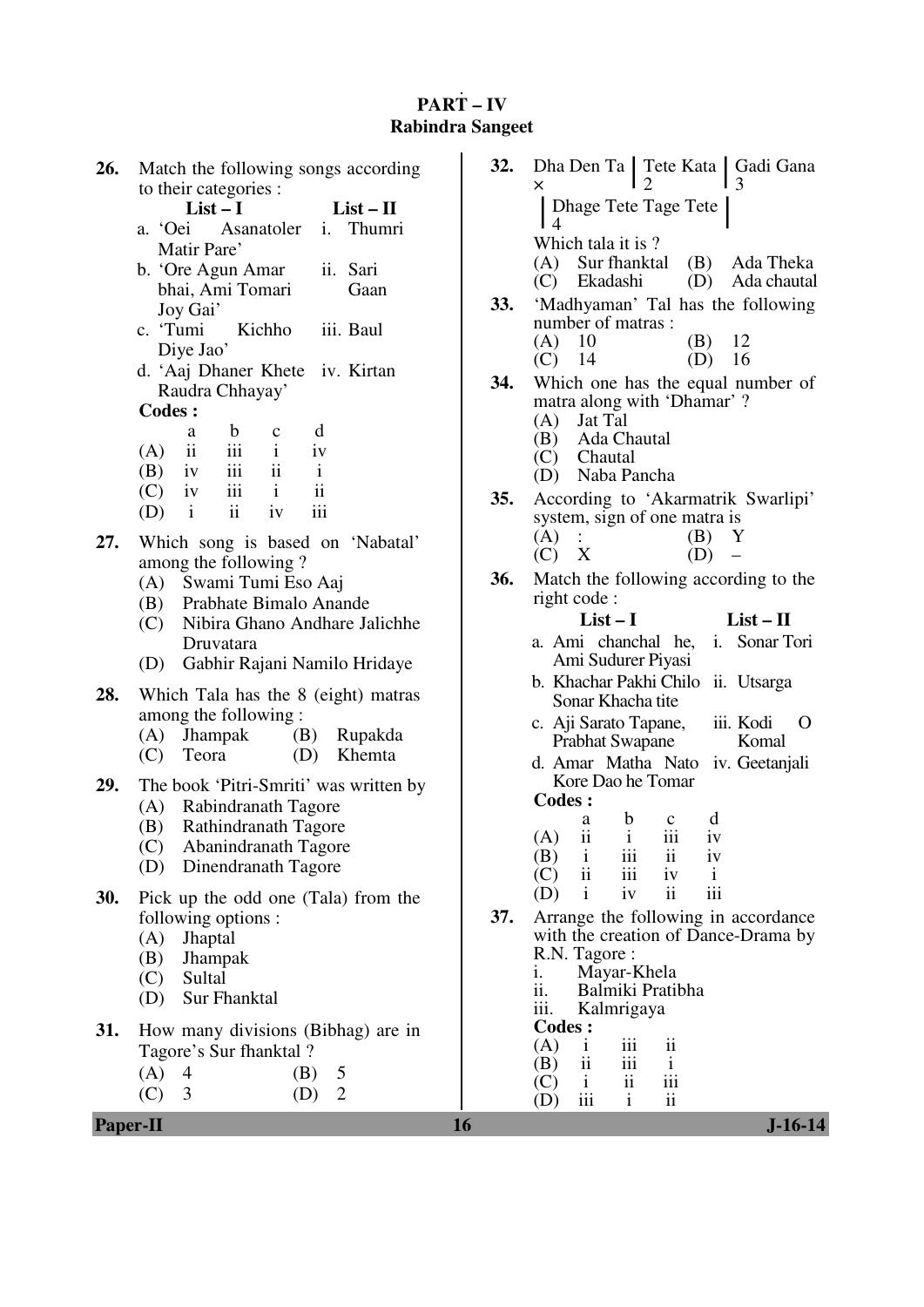|                | भाग – I ${\bf V}$ |
|----------------|-------------------|
|                |                   |
| रबीन्द्र संगीत |                   |
|                |                   |

| $J-16-14$ |                                                                                  | 17   | <b>Paper-II</b>                                                                                                                          |
|-----------|----------------------------------------------------------------------------------|------|------------------------------------------------------------------------------------------------------------------------------------------|
|           | (C)<br>(D)<br>3<br>$\overline{2}$                                                |      | (C)<br>iii<br>$\mathbf{ii}$<br>(D)<br>$\mathbf{i}$                                                                                       |
|           | (A)<br>(B)<br>5<br>$\overline{4}$                                                |      | iii<br>$\frac{i}{\text{iii}}$<br>(B)<br>$\overline{ii}$<br>$\mathbf{i}$                                                                  |
| 31.       | टैगोर के सुर फांकताल में कितने विभाग हैं ?                                       |      | कूट :<br>iii<br>$\overline{(\mathbf{A})}$<br>$\frac{i}{ii}$<br>$\overline{\mathbf{u}}$                                                   |
|           | (D) सुर फांकताल<br>(C)<br>सुल्ताल                                                |      | iii.<br>कालमृगया                                                                                                                         |
|           | (A)<br>झपताल<br>(B)<br>झम्पक                                                     |      | वाल्मीकि प्रतिमा<br>ii.                                                                                                                  |
|           | कीजिए :                                                                          |      | मायार-खेला<br>i.                                                                                                                         |
| 30.       | निम्नलिखित विकल्पों से विषम (ताल) का चयन                                         |      | रचनाकाल के अनुसार व्यवस्थित कीजिए :                                                                                                      |
|           | (D) दीनेन्द्रनाथ टैगोर                                                           | 37.  | रबीन्द्रनाथ टैगोर द्वारा रचित नृत्य नाट्य को उनकी                                                                                        |
|           | (C) अवनीन्द्रनाथ टैगोर                                                           |      | $\frac{iv}{i}$<br>$\frac{1}{11}$<br>$\frac{iii}{111}$<br>$\frac{1}{1}$<br>$\frac{1}{1}$<br>(C)<br>iii<br>ii<br>iv<br>(D)<br>$\mathbf{i}$ |
|           | (B) रथीन्द्रनाथ टैगोर                                                            |      | $\mathbf{i}$<br>(A)<br>iv<br>(B)                                                                                                         |
|           | रबीन्द्रनाथ टैगोर<br>(A)                                                         |      | $\mathbf b$<br>d<br>$\frac{a}{11}$<br>$\frac{c}{iii}$                                                                                    |
| 29.       | 'पितृ-स्मृति' ग्रंथ के लेखक हैं                                                  |      | कुट :                                                                                                                                    |
|           | खेमटा<br>तेउडा<br>(C)<br>(D)                                                     |      | आमार माथा नतो कोरे iv. गीतांजलि<br>d.<br>दाओ हे तोमार                                                                                    |
|           | (A) झम्पक<br>(B)<br>रूपकडा                                                       |      | कोमल<br>स्वपने                                                                                                                           |
|           | आठ है ?                                                                          |      | आजि सरतो तपने, प्रभात   iii. कोडि ओ<br>c.                                                                                                |
| 28.       | निम्नलिखित में से किस ताल की मात्रा संख्या                                       |      | खांचा टिते                                                                                                                               |
|           | (D) गभीर रजनी नामिलो हृदये                                                       |      | तोरी<br>सुदूरेर प्यासी<br>खांचार पाखी छिलो सोनार ii. उत्सर्ग<br>$\mathbf b$ .                                                            |
|           | (C) निबिरा घनो आंधारे जोतिछे ध्रुवतारा                                           |      | a. आमि चंचल है, आमि i. सोनार                                                                                                             |
|           | (B) प्रभाते बिमलो आनन्दे                                                         |      | सूची – I<br>सूची – II                                                                                                                    |
|           | आधारित है ?<br>(A) स्वामी तुमि इसो आज                                            | 36.  | सही कूट के अनुसार सुमेलित कीजिए:                                                                                                         |
| 27.       | निम्नलिखित में से कौन सा गान नवताल पर                                            |      | $(D)$ –<br>$(C) \times$                                                                                                                  |
|           | ii<br>iii<br>$\mathbf{i}$<br>(D)<br>iv                                           |      | (A)<br>$(B)$ Y<br>$\mathcal{A}^{\text{max}}_{\text{max}}$                                                                                |
|           | $i$ ii<br>iii<br>(C)<br>iv                                                       | 35.  | 'आकारमात्रिक स्वरलिपि' पद्धति के अनुसार<br>एक मात्रा का चिह्न है ?                                                                       |
|           | $\overline{\mathbf{ii}}$<br>$\mathbf{i}$<br>iii<br>(B)<br>iv                     |      | (C) चौताल<br>$(D)$ नब पंच                                                                                                                |
|           | $\mathbf c$<br>a<br>$\overline{\mathbf{ii}}$<br>iii<br>$\mathbf{i}$<br>(A)<br>iv |      | $(B)$ आड़ा चौताल<br>(A) जत ताल                                                                                                           |
|           | कूट :<br>$\mathbf b$<br>d                                                        |      | सा है ?                                                                                                                                  |
|           | छाया'                                                                            | 34.  | 'धमार' ताल के बराबर मात्रा वाला ताल कौन                                                                                                  |
|           | 'आज धानी खेते रौद्र       iv. कीर्तन<br>d.                                       |      | 12<br>10<br>(B)<br>(A)<br>$(C)$ 14<br>(D)<br>-16                                                                                         |
|           | 'तुमि किछु दिए जाओ' iii. बाउल<br>$\mathbf{c}$ .                                  | 33.  | 'मध्यमान' ताल में निम्नलिखित मात्रा होती हैं :                                                                                           |
|           | 'ओ रे आगुन आमार भाई, ii.  सारी गान<br>$\mathbf b$ .<br>आमि तोमारि जय गाई'        |      | इकादशी<br>आड़ा चौताल<br>(D)<br>(C)                                                                                                       |
|           | परे'                                                                             |      | (A) सुर फांकताल<br>(B) आड़ा ठेका                                                                                                         |
|           | a. 'ओई आसनतलेर माटीर i. दुमरी                                                    |      | यह कौन सा ताल है ?                                                                                                                       |
|           | सूची – I<br>सूची – II                                                            |      | ्धागे तेटे गाते तेटे <b> </b><br>4                                                                                                       |
| 26.       | निम्नलिखित गानों को उनकी श्रेणियों के<br>अनुसार सुमेलित कीजिए :                  | 32.  |                                                                                                                                          |
|           |                                                                                  | 25.7 |                                                                                                                                          |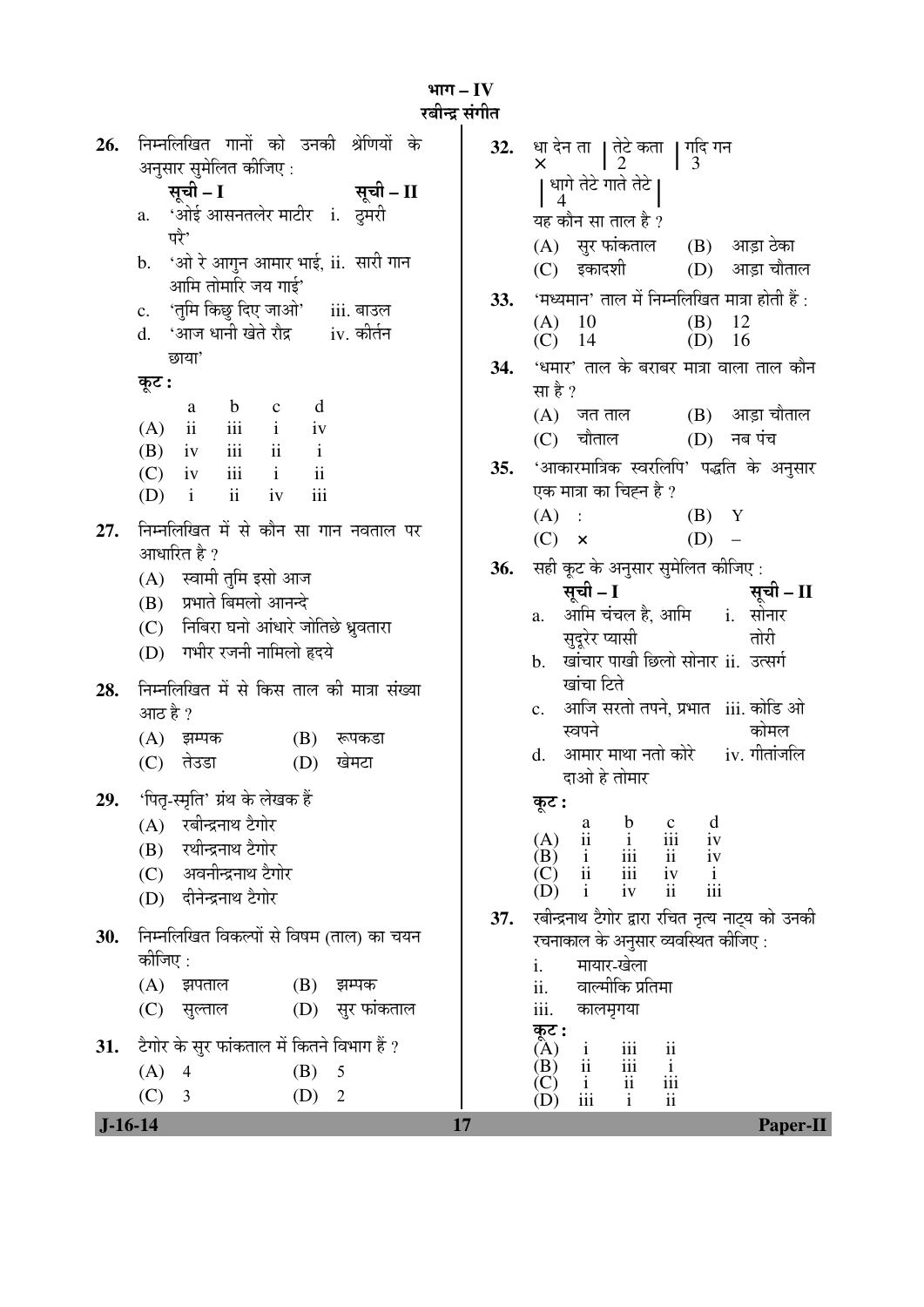| <b>Paper-II</b> |                                                                                                                                                                                                                                                                     | 18  | $J-16-14$                                                                                                                                                                                                                                                |
|-----------------|---------------------------------------------------------------------------------------------------------------------------------------------------------------------------------------------------------------------------------------------------------------------|-----|----------------------------------------------------------------------------------------------------------------------------------------------------------------------------------------------------------------------------------------------------------|
| 44.             | The song 'Amar Ange Ange ke<br>Bajage Banshi' is set to which<br>category of Rabindra Sangeet?<br>Prem<br>(A)<br>(B)<br>Puja<br>Prakriti<br>Swadesh<br>(C)<br>(D)                                                                                                   |     | is based on which tune?<br>Kirtan<br>(A)<br>(B)<br>Baul<br>Western<br>(C)<br>Hindustani Classical Music<br>(D)                                                                                                                                           |
|                 | $\mathbf b$<br>d<br>$\mathbf c$<br>a<br>iii<br>(A)<br>$\mathbf{i}$<br>$\overline{\mathbf{u}}$<br>iv<br>iii<br>$\ddot{\rm ii}$<br>(B)<br>iv<br>$\mathbf{1}$<br>iii<br>(C)<br>$\overline{\mathbf{u}}$<br>$\mathbf{i}$<br>iv<br>ii<br>iii<br>$\mathbf{i}$<br>iv<br>(D) | 50. | $\rm ii$<br>(A)<br>iv<br>iii<br>$\mathbf{i}$<br>iii<br>$\mathbf{ii}$<br>$\mathbf{i}$<br>(B)<br>iv<br>iii<br>ii<br>$\mathbf{i}$<br>(C)<br>iv<br>iii<br>$\mathbf{ii}$<br>(D)<br>$\mathbf{i}$<br>iv<br>The song 'Fhule Fhule Dhole Dhole'                   |
|                 | iv. Trital<br>d. Tomaro Asime<br>Codes :                                                                                                                                                                                                                            |     | Ki Hawaye<br><b>Codes:</b><br>$\mathbf b$<br>d<br>a<br>$\mathbf c$                                                                                                                                                                                       |
|                 | i. Choutal<br>a. Subhra<br>Asani<br><b>Birajo</b><br>b. Tahare Arati Kare ii. Kaharwa<br>iii. Ada<br>c. Sahe Na Jatona<br>Choutal                                                                                                                                   |     | b. Amra Sobai Raja<br>ii. Puja<br>c. Keteche Ekela<br>iii. Prakriti<br><b>Birohero Bela</b><br>Bhabanare iv. Prem<br>d. Mor                                                                                                                              |
| 43.             | Match the following songs according<br>to their 'Tala':<br>$List - II$<br>$List-I$                                                                                                                                                                                  |     | $List-I$<br>$List - II$<br>Swadesh<br>a. Amar<br>Prane<br>i.<br>Gobhir Gopan                                                                                                                                                                             |
| 42.             | Identify the 'Raga' & 'Tala' of the<br>song 'Antaro Mamo Bikoshito Karo'<br>Bhairav / Kaharwa<br>(A)<br>Bhairavi / Ektal<br>(B)<br>Barowa / Adatheka<br>(C)<br>Bibhas / Dadra<br>(D)                                                                                | 49. | on 'Dhamar Tal'?<br>(A) $12345   67   8910   11121314  $<br>(B) $1\ 2\ 3\ 4\ 5\ 6\ 7\ 8\ 9\ 10\ 11\ 12\ 13\ 14$<br>1234   56   78910   11121314  <br>(C)<br>(D) $123   4567   8910   11121314  $<br>Match the following songs with their<br>categories : |
| 41.             | Identify the 'Raga' and 'Tala' of the<br>song 'Antare Jagichho Antaryami'<br>(A) Bageshree / Teental<br>Khamaj / Dadra<br>(B)<br>Bilawal / Rupak<br>(C)<br>Bihag / Jhaptal<br>(D)                                                                                   | 48. | appointment as music teacher of<br>Jorashanko Tagore family?<br>$(A)$ Rewa<br>(B) Tripura<br>$(C)$ Vishnupur<br>(D) Odissa<br>Which divisional structure was used<br>by Rabindranath for his songs based                                                 |
| 40.             | The song 'Vishwa Jakhan Nidra<br>Magan' is set to which 'Tala' ?<br>Teora<br>(B)<br>Dadra<br>(A)<br>Ektal<br>Jhaptal<br>(D)<br>(C)                                                                                                                                  | 47. | (A)<br>(B)<br>$\mathbf{I}$<br>$(C) \{$<br>$\{\}$<br>(D)<br>'Jadu Bhatt' was appointed as court<br>musician of which state after his                                                                                                                      |
| 39.             | Identify the 'Tala' of the song<br>'Vishwa Sathe Joge Jethay'<br>(A) Kaharwa<br>(B) Dadra<br>Trital<br>(D)<br>Teora<br>(C)                                                                                                                                          | 46. | Sashthi Tal<br>(D)<br>According to the 'Aakarmatrik<br>Swarlipi System', the sign<br>of<br>repetation of song denotes with                                                                                                                               |
| 38.             | Identify the 'Raga' of the song 'Naba<br>Anande Jago Aaji'<br>(A) Bilawal<br>Todi<br>(B)<br>(C) Yaman Kalyan (D)<br>Lalit                                                                                                                                           | 45. | Which 'Rabindra-Tala' has same<br>number of 'Matra' alongwith 'Dadra' ?<br>Rupakda<br>(A)<br>Teora<br>(B)<br>Ardha-Jhaptal<br>(C)                                                                                                                        |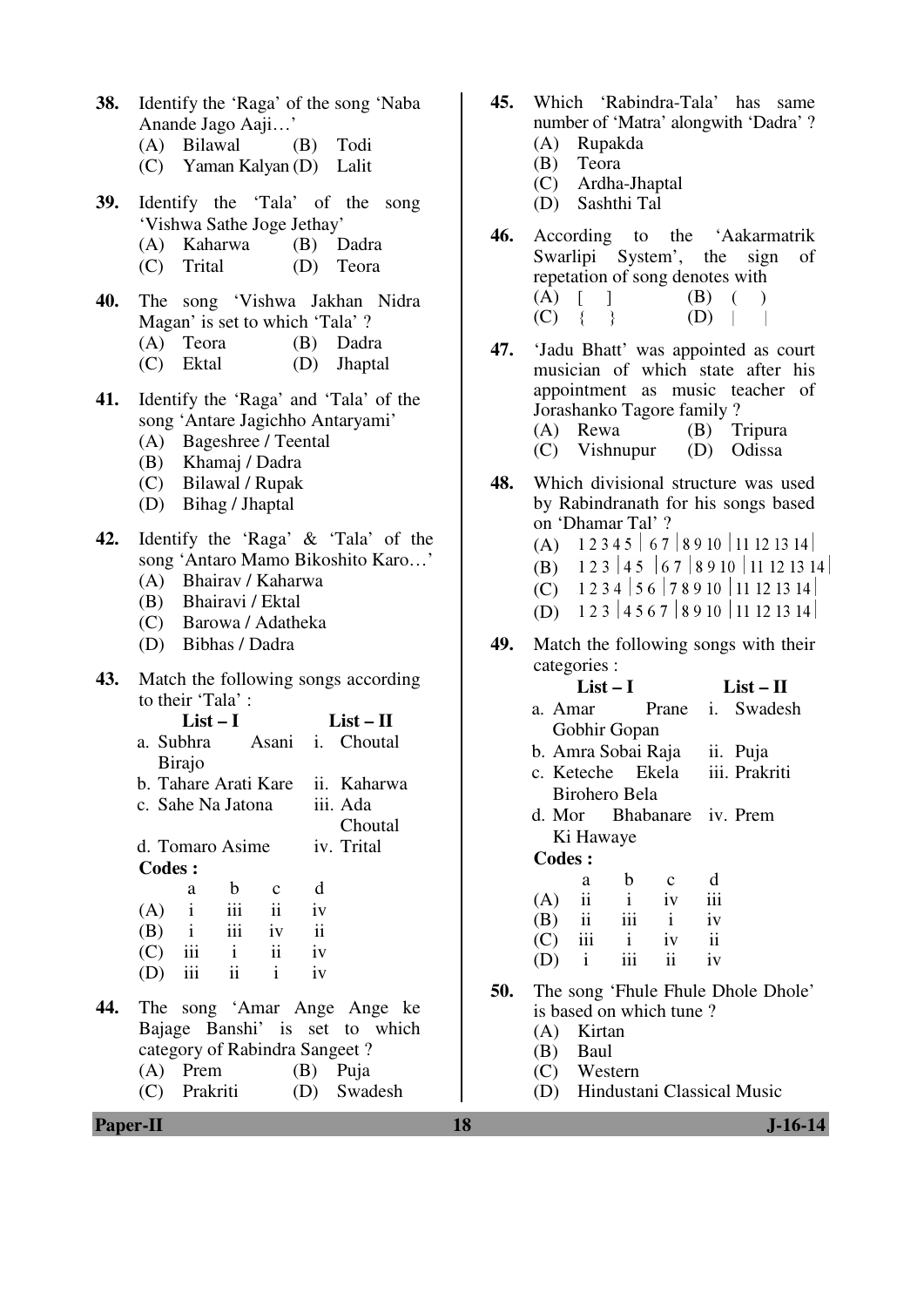| $J-16-14$ |                                                                                                                                                                                                                                                                                          | 19  | <b>Paper-II</b>                                                                                                                                                                                                                                                                                        |
|-----------|------------------------------------------------------------------------------------------------------------------------------------------------------------------------------------------------------------------------------------------------------------------------------------------|-----|--------------------------------------------------------------------------------------------------------------------------------------------------------------------------------------------------------------------------------------------------------------------------------------------------------|
| 44.       | 'आमार अंगे अंगे के बाजाए बांसी' गाना किस<br>पर्याय का है ?<br>प्रेम<br>(A)<br>(B)<br>पूजा<br>स्वदेश<br>प्रकृति<br>(D)<br>(C)                                                                                                                                                             |     | (A) कीर्तन<br>(B)<br>बाउल<br>(C)<br>पाश्चात्य<br>(D) हिन्दुस्तानी शास्त्रीय संगीत                                                                                                                                                                                                                      |
|           | d. तोमारो असीमे<br>iv. त्रिताल<br>कूट :<br>d<br>$\mathbf b$<br>a<br>$\mathbf{c}$<br>$\overline{\text{iii}}$<br>ii<br>$\mathbf{i}$<br>(A)<br>iv<br>iii<br>ii<br>$\mathbf{i}$<br>(B)<br>iv<br>ii<br>$\rm iii$<br>(C)<br>$\mathbf{i}$<br>iv<br>$\rm ii$<br>$\mathbf{i}$<br>iii<br>iv<br>(D) | 50. | $\mathbf b$<br>d<br>$\mathbf{c}$<br>a<br>ii<br>$\mathbf{i}$<br>iii<br>iv<br>(A)<br>iii<br>ii<br>(B)<br>$\mathbf{i}$<br>iv<br>iii<br>$\overline{\mathbf{ii}}$<br>$\mathbf{i}$<br>iv<br>(C)<br>iii<br>$\mathbf{ii}$<br>$\mathbf{i}$<br>iv<br>(D)<br>'फुले फुले ढोले ढोले' गाना किस सूर पर<br>आधारित है ? |
| 43.       | निम्नलिखित गानों को उनके 'ताल' के अनुसार<br>सुमेलित कीजिए :<br>सूची – I<br>सूची – II<br>a. सुभ्रा आसने बिराजो i. चौताल<br>b. ताहारे आरती करे<br>ii. कहरवा<br>सहे ना जातोना<br>iii. आड़ा चौताल<br>$\mathbf{c}$ .                                                                          |     | गोपन<br>b. आमरा सवाई राजा ii. पूजा<br>केटेछे इकेला बिरोहेरो iii. प्रकृति<br>c.<br>बेला<br>d. मोर भाबनारे कि हवाये iv. प्रेम<br>कूट :                                                                                                                                                                   |
| 42.       | 'अंतरो ममो विकशितो करो' किस 'राग'<br>और 'ताल' पर निबद्ध है ?<br>(A) भैरव/कहरवा (B) भैरवी/एकताल<br>(C) बारोवा/आड़ाठेका (D) बिभास/दादरा                                                                                                                                                    | 49. | (D) $123   4567   8910   11121314  $<br>निम्नलिखित गानों को उनके पर्याय के अनुसार<br>सुमेलित कीजिए :<br>सूची – I<br>सूची – II<br>आमार प्राणे गोभीर i. स्वदेश<br>a.                                                                                                                                     |
| 41.       | 'अंतरे जागीछो अंतर्यामी' गान किस 'राग' और<br>'ताल' में निबद्ध है ?<br>(A) बागेश्री/तीनताल<br>(B) खमाज/दादरा<br>$(C)$ बिलावल/रूपक<br>बिहाग/झपताल<br>(D)                                                                                                                                   | 48. | रबीन्द्रनाथ ने अपने गीतों के लिए किस प्रकार<br>'धमार ताल' की विभाग संरचना की थी ?<br>(A) $12345   67   8910   11121314  $<br>(B) $1\ 2\ 3\ 4\ 5\ 6\ 7\ 8\ 9\ 10\ 11\ 12\ 13\ 14$<br>(C) $1234   56   78910   11121314  $                                                                               |
| 40.       | 'विश्व जखन निद्रा मगन' गान किस ताल पर<br>आधारित है ?<br>(A) तेओरा<br>(B)<br>दादरा<br>(D)<br>(C) एकताल<br>झपताल                                                                                                                                                                           | 47. | जोरासांको ठाकुर परिवार में संगीत शिक्षा देने के<br>बाद 'जदु भट्ट' किस राज्य के सभागायक बने<br>थे ?<br>$(B)$ त्रिपुरा<br>(A) रेवा<br>$(D)$ ओडिशा<br>विष्णुपुर<br>(C)                                                                                                                                    |
| 39.       | 'विश्व साथे जोगे येथाए' गान किस ताल में<br>निबद्ध है ?<br>$(A)$ कहरवा<br>$(B)$ दादरा<br>(C) त्रिताल<br>(D) तेओरा                                                                                                                                                                         | 46. | 'आकारमात्रिक स्वरलिपि' पद्धति के अनुसार<br>पुनावृत्ति का चिह्न है<br>$(A)$ [ ]<br>$(B)$ ( )<br>$(C) { } { }$<br>$(D)$                                                                                                                                                                                  |
| 38.       | 'नब आनन्दे जागो आजि' गान किस राग पर<br>आधारित है ?<br>(A) बिलावत (B) तोड़ी<br>ललित<br>$(C)$ यमन कल्याण $(D)$                                                                                                                                                                             | 45. | 'दादरा' ताल के समान मात्रा वाले 'रवीन्द्रिक-<br>ताल' कौन से हैं ?<br>(A) रूपकडा (B) तेओरा<br>षष्टीताल<br>अर्ध झपताल (D)<br>(C)                                                                                                                                                                         |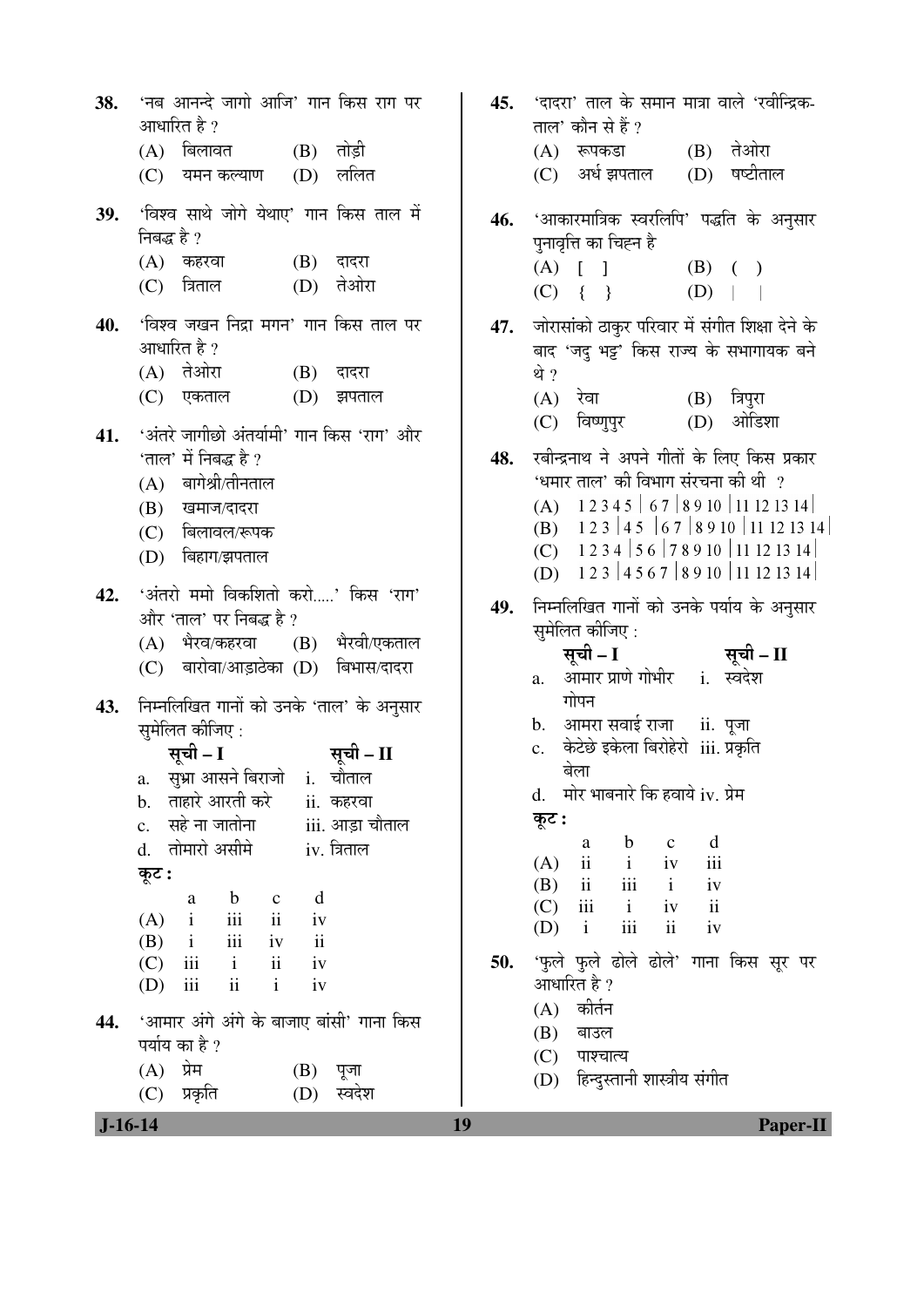## **PART – V Percussion Instruments**

|     | 20<br>$J-16-14$<br><b>Paper-II</b>                            |     |                                        |  |  |  |
|-----|---------------------------------------------------------------|-----|----------------------------------------|--|--|--|
|     | iii<br>$\overline{\mathbf{ii}}$<br>(D)<br>$\mathbf{i}$<br>iv  |     |                                        |  |  |  |
|     | $\overline{\mathbf{u}}$<br>iii<br>(C)<br>$\mathbf{i}$<br>iv   |     | Rabindranath Tagore<br>(D)             |  |  |  |
|     | iii<br>$\mathbf{ii}$<br>(B)<br>iv<br>$\mathbf{i}$             |     | S.M. Tagore<br>(C)                     |  |  |  |
|     | iv                                                            |     | (B)<br>Swami Pagal Das                 |  |  |  |
|     | $\ddot{\rm n}$<br>iii<br>(A)<br>$\mathbf{i}$                  |     | Girishchandra Srivastava<br>(A)        |  |  |  |
|     | Ustad Hazi Vilayat Khan<br><b>Codes:</b>                      |     |                                        |  |  |  |
|     | iv.                                                           |     | Manjari?                               |  |  |  |
|     | iii.<br>Ustad Jahangir Khan                                   | 39. | Who is the author of Mridang-          |  |  |  |
|     | Pt. Anindo Chaterjee<br>i.<br>ii.<br>Pt. Shamta Prasad Mishra |     |                                        |  |  |  |
|     | following Tabla player:                                       |     | Pakhawaz<br>(D)<br>Mardal<br>(C)       |  |  |  |
| 31. | Find the chronological order of the                           |     | Tabla<br>(A)<br>Nakkara<br>(B)         |  |  |  |
|     |                                                               |     | instrument?                            |  |  |  |
|     | $11\frac{1}{2}$<br>(D)<br>$10\frac{1}{3}$<br>(C)              | 38. | Sur Bahar is accompanied by which      |  |  |  |
|     |                                                               |     |                                        |  |  |  |
|     | $11\frac{2}{2}$<br>$10\frac{2}{2}$<br>(B)<br>(A)              |     | (D) Dr. Prem Lata Sharma               |  |  |  |
|     |                                                               |     | S.M. Tagore<br>(C)                     |  |  |  |
|     | circle?                                                       |     | Pt. Bhatakhande<br>(B)                 |  |  |  |
|     | Shikhar Tal will be composed in one                           |     | Acharya Brihspati<br>(A)               |  |  |  |
| 30. | In how many matras the Ada laya of                            |     | 'Chintamani"?                          |  |  |  |
|     | Pt. Vijay Shankar Mishra<br>(D)                               | 37. | Who is the<br>author of<br>Sangeet     |  |  |  |
|     | (C)<br>Anupam Rai                                             |     |                                        |  |  |  |
|     | (A)<br>Raja Chhatrapati Singh<br>(B)                          |     | Kal<br>(D)<br>(C)<br>Anga              |  |  |  |
|     | following?<br>Shri Chandra Kumar                              |     | Kriya<br>(B)<br>Marg<br>(A)            |  |  |  |
| 29. | Who is the Pakhawaj Player in the                             |     | Akshar Kal?                            |  |  |  |
|     | $\mathbf{ii}$<br>iii<br>$\mathbf{i}$<br>iv<br>(D)             | 36. | What is called the sign to clear the   |  |  |  |
|     | ii<br>iii<br>$\mathbf{i}$<br>(C)<br>iv                        |     |                                        |  |  |  |
|     | iii<br>$\mathbf{ii}$<br>(B)<br>$\mathbf{i}$<br>iv             |     | Matra<br>(D)<br>(C)<br>Laya            |  |  |  |
|     | iii<br>ii<br>$\mathbf{i}$<br>(A)<br>iv                        |     | (A)<br>Sama<br>Theka<br>(B)            |  |  |  |
|     | d<br>b<br>$\mathbf c$<br>a                                    |     | length of any Tal?                     |  |  |  |
|     | <b>Codes:</b>                                                 | 35. | What is called the unit to clear the   |  |  |  |
|     | Mishra<br>Chaterjee                                           |     |                                        |  |  |  |
|     | Anokhelal<br>iv. Pt.<br>d. Pt.<br>Anindo                      |     | Patah<br>(D)                           |  |  |  |
|     | Prakash Ghosh<br>Samsi                                        |     | Tripushkar<br>(C)                      |  |  |  |
|     | c. Pt. Gyan<br>iii. Pt. Yogesh                                |     | (B)<br>Veena                           |  |  |  |
|     | Allahrakha<br>Lal Mishra                                      |     | (A) Dundabhi                           |  |  |  |
|     | b. Ustad<br>ii. Pt.<br>Chhote                                 |     | the parts of which instrument?         |  |  |  |
|     | <b>Bose</b><br>Maharaj                                        | 34. | Ankik, Aalingya and Urdhwak are        |  |  |  |
|     | $List - II$<br>i.<br>Kishan<br>Pt.<br>a. Pt.<br>Kumar         |     |                                        |  |  |  |
| 28. | Match the following:<br>$List-I$                              |     | Dhir Dhir Kit Tak<br>(D)               |  |  |  |
|     |                                                               |     | <b>Tete Tete</b><br>(C)                |  |  |  |
|     | Prof. Sudhir Verma<br>(D)                                     |     | Tirkit<br>(B)                          |  |  |  |
|     | Prof. Girish Chandra Srivastav<br>(C)                         |     |                                        |  |  |  |
|     | Pt. Ram Shankar Das<br>(B)                                    |     | Dharan<br>(A)                          |  |  |  |
|     | Deepika (1-4 parts)?<br>(A) Pt. Manuji Mridangacharya         | 33. | Which Bol is not used in Peshakar?     |  |  |  |
| 27. | Who is the author of Book Tal                                 |     | Nakkara<br>Tasha<br>(C)<br>(D)         |  |  |  |
|     | (D)<br>(C)<br>Rudra                                           |     | Dolak<br>(A)<br>Damaru<br>(B)          |  |  |  |
|     | (A) Kumbha<br>(B) Asht Mangal<br>All above                    |     | instrument 'Patah' of ancient period ? |  |  |  |
| 26. | Which Tal is composed in 11 beats?                            | 32. | What is the present name of the        |  |  |  |
|     |                                                               |     |                                        |  |  |  |

- **32.** What is the present name of the instrument 'Patah' of ancient period ?
	- (A) Damaru (B) Dolak
	- (C) Nakkara (D) Tasha
- **33.** Which Bol is not used in Peshakar ?
	- (A) Dharan
	- (B) Tirkit
	- (C) Tete Tete
	- (D) Dhir Dhir Kit Tak
- **34.** Ankik, Aalingya and Urdhwak are the parts of which instrument ?
	- (A) Dundabhi
	- (B) Veena
	- (C) Tripushkar
	- (D) Patah
- **35.** What is called the unit to clear the length of any Tal ?
	- (A) Sama (B) Theka
	- (C) Matra (D) Laya

- (A) Kriya (B) Marg (C) Kal (D) Anga
- **37.** Who is the author of Sangeet 'Chintamani" ?
	- (A) Acharya Brihspati
	- (B) Pt. Bhatakhande
	- (C) S.M. Tagore
	- (D) Dr. Prem Lata Sharma
- **38.** Sur Bahar is accompanied by which instrument ?
	- (A) Tabla (B) Nakkara
	- (C) Pakhawaz (D) Mardal
- **39.** Who is the author of Mridang-Manjari ?
	- (A) Girishchandra Srivastava
	- (B) Swami Pagal Das
	- (C) S.M. Tagore
	- (D) Rabindranath Tagore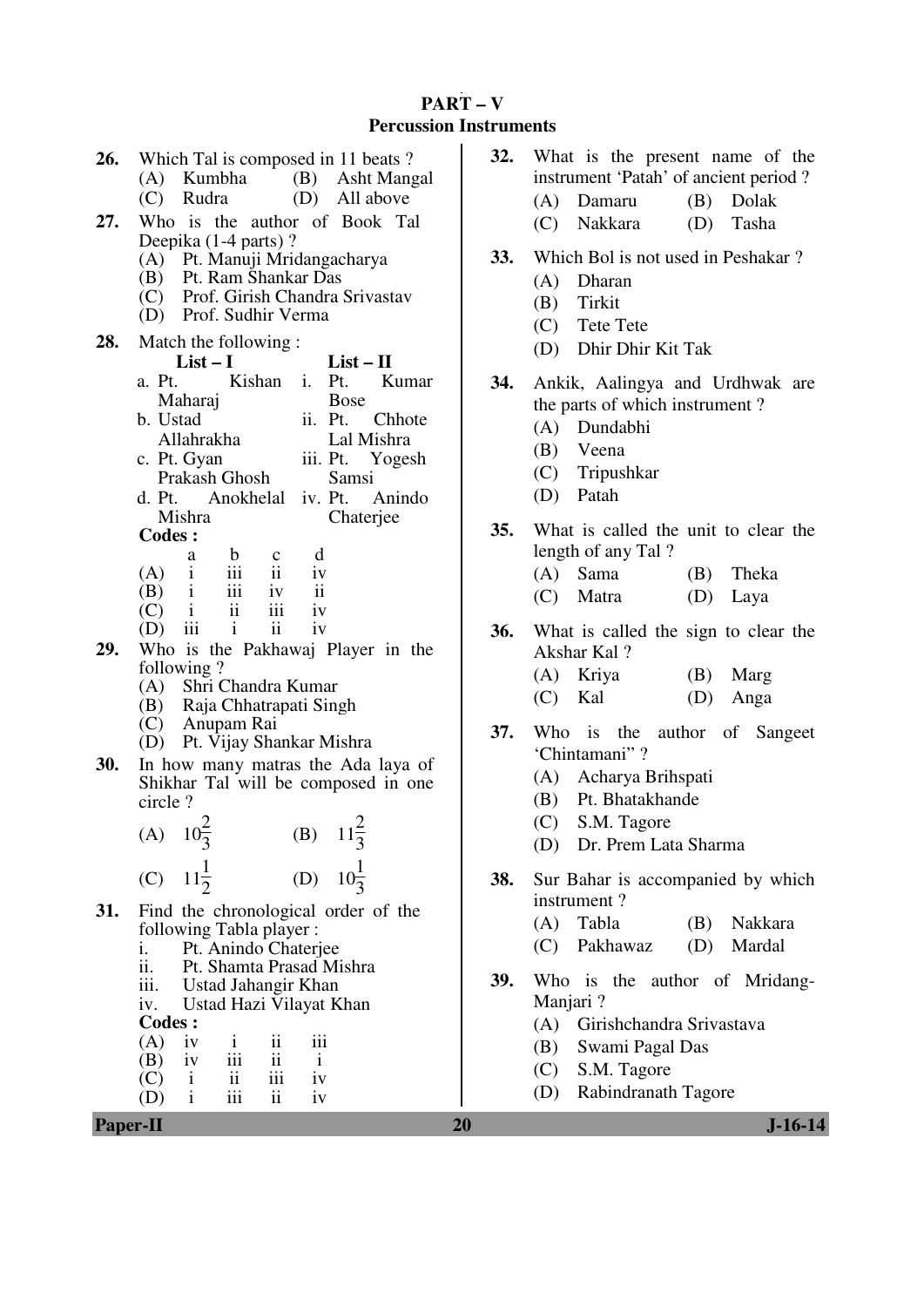³ÖÖÝÖ **– V** 

```
अवनद्ध वाद्य
```

| 26.        | ग्यारह मात्रा की कौन सी ताल है ?                                                                                                                                                                                 |  |  |  |  |
|------------|------------------------------------------------------------------------------------------------------------------------------------------------------------------------------------------------------------------|--|--|--|--|
|            | (B) अष्ट मंगल<br>$(A)$ कुम्भ                                                                                                                                                                                     |  |  |  |  |
|            | (D) उपरोक्त सभी<br>(C) रुद्र                                                                                                                                                                                     |  |  |  |  |
| 27.        | ताल दीपिका (1-4 भाग) का लेखक कौन है ?                                                                                                                                                                            |  |  |  |  |
|            | (A) पं. मनूजी मृदंगाचार्य                                                                                                                                                                                        |  |  |  |  |
|            | (B) पं. रामशंकर दास                                                                                                                                                                                              |  |  |  |  |
|            | (C) प्रो. गिरीश चन्द्र श्रीवास्तव                                                                                                                                                                                |  |  |  |  |
|            | (D) प्रो. सुधीर वर्मा                                                                                                                                                                                            |  |  |  |  |
| 28.        | निम्न को सुमेलित कीजिए:                                                                                                                                                                                          |  |  |  |  |
|            | सूची-I<br>सूची-II                                                                                                                                                                                                |  |  |  |  |
|            | a. पं. किशन महाराज   i.   पं. कुमार बोस                                                                                                                                                                          |  |  |  |  |
|            | b. उ. अल्ला रखाँ खाँ ii. पं. छोटेलाल मिश्र                                                                                                                                                                       |  |  |  |  |
|            | c. पं. ज्ञान प्रकाश घोष iii. पं. योगेश समसी<br>d. पं. अनोखेलाल मिश्र <b>ा</b> v. पं. आनिन्दो चटर्जी                                                                                                              |  |  |  |  |
|            |                                                                                                                                                                                                                  |  |  |  |  |
|            | कूट :<br>d                                                                                                                                                                                                       |  |  |  |  |
|            | (A) $\begin{array}{ccc} & a & b & c \\ i & ii & ii \\ (B) & i & iii & iv \\ (C) & i & ii & iii \end{array}$<br>iv                                                                                                |  |  |  |  |
|            | $\mathbf{ii}$                                                                                                                                                                                                    |  |  |  |  |
|            | iv<br>$(D)$ iii<br>ii<br>$\mathbf{i}$<br>iv                                                                                                                                                                      |  |  |  |  |
| 29.        | निम्न में से कौन पखावज वादक है ?                                                                                                                                                                                 |  |  |  |  |
|            | (A) श्री चन्द्र कुमार                                                                                                                                                                                            |  |  |  |  |
|            | (B) राजा छत्रपति सिंह                                                                                                                                                                                            |  |  |  |  |
|            | (C) श्री अनुपम राय                                                                                                                                                                                               |  |  |  |  |
|            | (D) पं. विजय शंकर मिश्र                                                                                                                                                                                          |  |  |  |  |
| <b>30.</b> | शिखर ताल की आड एक आवर्तन में कितनी                                                                                                                                                                               |  |  |  |  |
|            | मात्राओं का होगा ?                                                                                                                                                                                               |  |  |  |  |
|            | (A) $10^{\frac{2}{3}}$<br>(B) $11\frac{2}{3}$                                                                                                                                                                    |  |  |  |  |
|            |                                                                                                                                                                                                                  |  |  |  |  |
|            | $11\frac{1}{2}$<br>$10\frac{1}{3}$<br>(D)<br>(C)                                                                                                                                                                 |  |  |  |  |
| 31.        | तबला वादकों का समयानुसार क्रम दीजिए:                                                                                                                                                                             |  |  |  |  |
|            | पं. अनिन्दो चटर्जी<br>i.                                                                                                                                                                                         |  |  |  |  |
|            | ii.<br>पं. शाम्ता प्रसाद मिश्र                                                                                                                                                                                   |  |  |  |  |
|            | iii.     उ. जहाँगीर खाँ                                                                                                                                                                                          |  |  |  |  |
|            | iv.     उ. हाजी विलायत खाँ                                                                                                                                                                                       |  |  |  |  |
|            | कूट :                                                                                                                                                                                                            |  |  |  |  |
|            | (A)<br>$\overline{11}$<br>$\overline{111}$<br>$\mathbf{i}$<br>$\overline{\mathbf{iii}}$<br>$\overline{\text{iii}}$<br>$\mathbf{i}$                                                                               |  |  |  |  |
|            | $\begin{array}{ccc}\n\tilde{A} & \tilde{B} \\ \tilde{B} & \tilde{B} \\ \tilde{C} & \tilde{C} \\ \tilde{D} & \tilde{C} \\ \tilde{D} & \tilde{C}\n\end{array}$<br>$\frac{\text{ii}}{\text{iii}}$<br>iv<br>ii<br>iv |  |  |  |  |
|            |                                                                                                                                                                                                                  |  |  |  |  |

32. प्राचीन काल के "पटह" वाद्य का आधुनिक नाम क्या है ? (A) डमरुं (B) ढोलक  $(C)$  नक्कारा  $(D)$  ताशा 33. पेशकार में किन बोलों का प्रयोग नहीं होता है ?  $(A)$  धड़ान  $(B)$  तिरकित  $(C)$  तेटेतेटे (D) धिरधिरकिटतक 34. आँकिक, आलिंग्य व उर्ध्वक, ये किस वाद्य के भाग है $?$ (A) दुन्दुभी (B) वीणा (C) त्रिपुष्कर (D) पटह 35. किसी ताल की लम्बाई स्पष्ट करनेवाली इकाई को क्या कहते है ?<br>(A) सम  $(B)$  ठेका  $(C)$  मात्रा  $(D)$  लय 36. अक्षर काल को स्पष्ट करने वाले चिह्नों को क्या कहते हैं ?  $(A)$  क्रिया  $(B)$  मार्ग (C) काल (D) अंग **37.** संगीत चिन्तामणि के लेखक कौन हैं ?  $(A)$  आचार्य बृहस्पति (B) पं. भातखण्डे (C) एस.एम. टैगोर (D) डॉ. प्रेमलता शर्मा **38.** सुरबहार वादन के साथ कौन से वाद्य का संगत होता है ? (A) तबला (B) नक्कारा<br>(C) पखावज (D) मर्दल (C) पखावज 39. **म्प्रदंग-मंजरी के लेखक कौन है** ?  $(A)$  गिरीश चन्द्र श्रीवास्तव (B) स्वामी पांगल दास (C) एस.एम. टैगोर (D) रबीन्द्रनाथ टैगोर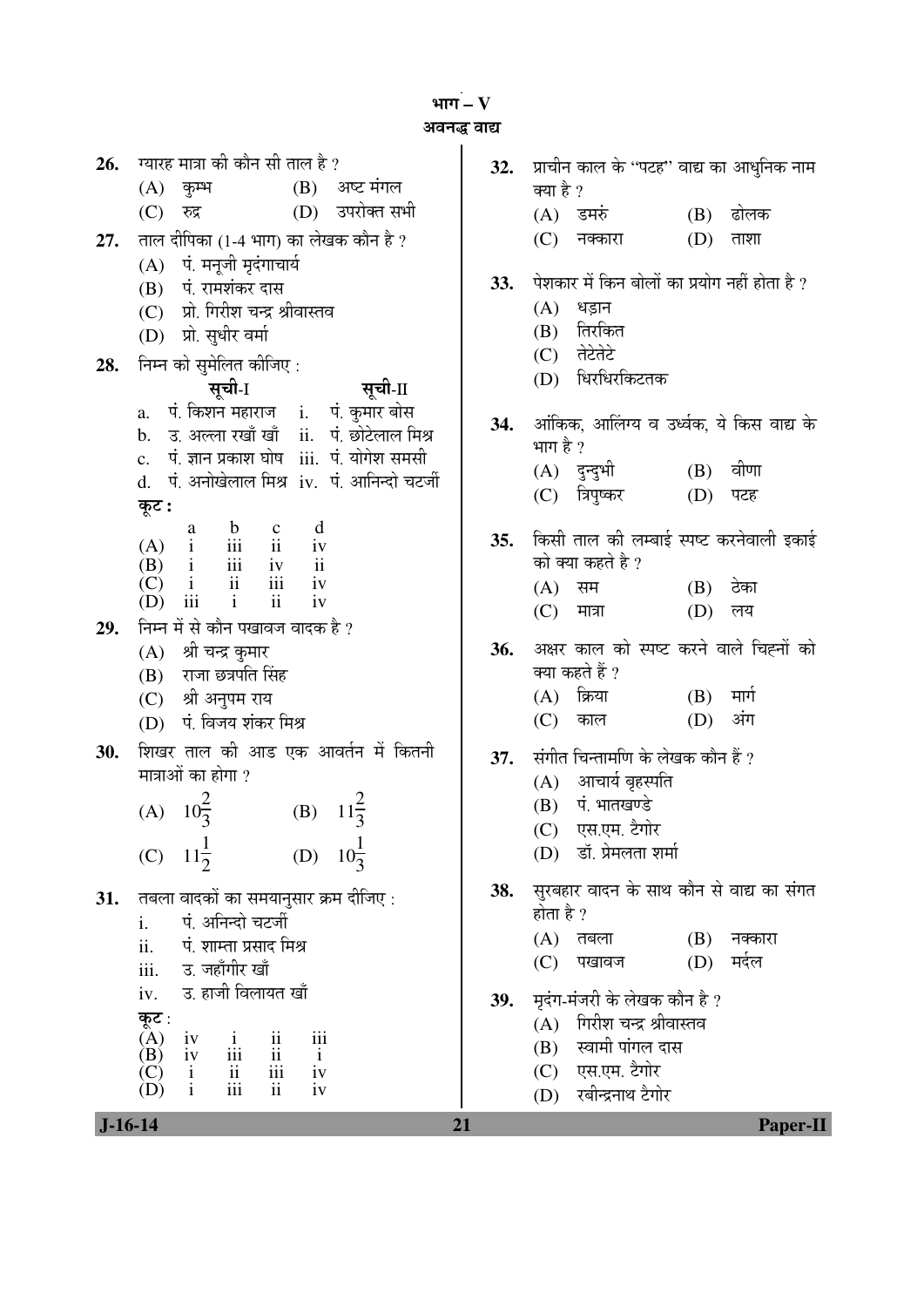| 40. | Which one is used in Bharat age for<br>Orchestra (Vadyavrind)? |                                  |                                                                           |                     |                             |                                               |  |
|-----|----------------------------------------------------------------|----------------------------------|---------------------------------------------------------------------------|---------------------|-----------------------------|-----------------------------------------------|--|
|     |                                                                |                                  |                                                                           |                     |                             | (A) Sanipat (B) Dundubhi                      |  |
|     |                                                                |                                  |                                                                           |                     |                             | (C) Alatchakra (D) Kutup                      |  |
|     |                                                                |                                  |                                                                           |                     |                             |                                               |  |
|     |                                                                |                                  |                                                                           |                     |                             | 41. On which instrument the Bol               |  |
|     |                                                                | Dhumkit is played?               |                                                                           |                     |                             |                                               |  |
|     |                                                                |                                  |                                                                           |                     |                             | (A) Tabla (B) Mridang                         |  |
|     |                                                                |                                  |                                                                           |                     |                             | (C) Pakhawaj (D) Dholak                       |  |
|     |                                                                |                                  |                                                                           |                     |                             |                                               |  |
|     |                                                                |                                  | 42. From which one the solo-playing of<br>Tabla begin in Banaras Gharana? |                     |                             |                                               |  |
|     |                                                                |                                  |                                                                           |                     |                             |                                               |  |
|     |                                                                |                                  |                                                                           |                     |                             | (A) Quada (B) Uthan<br>(C) Paran (D) Peshakar |  |
|     |                                                                |                                  |                                                                           |                     |                             |                                               |  |
| 43. |                                                                |                                  |                                                                           |                     |                             | In which chapter tal is descriabed in         |  |
|     |                                                                | Sangeet Ratnakar?                |                                                                           |                     |                             |                                               |  |
|     | $(A)$ 3                                                        |                                  |                                                                           |                     | $(B)$ 4                     |                                               |  |
|     |                                                                | $(C)$ 5                          |                                                                           |                     | (D) 6                       |                                               |  |
|     |                                                                |                                  |                                                                           |                     |                             |                                               |  |
| 44. |                                                                |                                  |                                                                           |                     |                             | Which one of the Layakari's given             |  |
|     |                                                                | below is suitable for Jhaptal in |                                                                           |                     |                             |                                               |  |
|     |                                                                | Pancham Savari Tal?              |                                                                           |                     |                             |                                               |  |
|     |                                                                | $(A)$ Aad                        |                                                                           |                     |                             |                                               |  |
|     |                                                                |                                  |                                                                           |                     | (B) Reverse layakari of Aad |                                               |  |
|     |                                                                | (C) Kuad                         |                                                                           |                     |                             |                                               |  |
|     |                                                                | (D) Tigun                        |                                                                           |                     |                             |                                               |  |
|     |                                                                |                                  |                                                                           |                     |                             |                                               |  |
|     | <b>45.</b> Match the following:                                |                                  |                                                                           |                     |                             |                                               |  |
|     | $List-I$<br>$List - II$<br>a. Tabla i. Dhumkit                 |                                  |                                                                           |                     |                             |                                               |  |
|     |                                                                |                                  |                                                                           |                     |                             |                                               |  |
|     |                                                                |                                  |                                                                           |                     | Tak                         | b. Pakhawaz ii. Dhir Dhir Kit                 |  |
|     |                                                                | c. Nakkara                       |                                                                           |                     |                             | iii. Pam furrum                               |  |
|     |                                                                |                                  |                                                                           |                     | d. Side Drum iv. Tigun      |                                               |  |
|     | <b>Codes:</b>                                                  |                                  |                                                                           |                     |                             |                                               |  |
|     |                                                                |                                  |                                                                           |                     | d                           |                                               |  |
|     | (A)                                                            | a<br>$\mathbf{i}$                | $\mathbf b$<br>ii                                                         | $\mathbf{C}$<br>iii | iv                          |                                               |  |
|     | $(B)$ ii                                                       |                                  | $\mathbf{i}$                                                              | iv                  | iii                         |                                               |  |
|     | $(C)$ iv                                                       |                                  | iii                                                                       | $\mathbf{ii}$       | $\mathbf{i}$                |                                               |  |
|     | $(D)$ ii                                                       |                                  | iii                                                                       | iv                  | $\mathbf{i}$                |                                               |  |
|     |                                                                |                                  |                                                                           |                     |                             |                                               |  |
| 46. |                                                                |                                  |                                                                           |                     |                             | How many number of Prana of Tal?              |  |
|     | $(A)$ 8                                                        |                                  |                                                                           |                     | (B)                         | 9                                             |  |
|     | $(C)$ 10                                                       |                                  |                                                                           |                     | (D)                         | 12                                            |  |
|     |                                                                |                                  |                                                                           |                     |                             |                                               |  |

| 47. | Match the following:               |                                              |  |
|-----|------------------------------------|----------------------------------------------|--|
|     | $List-I$                           | $List - II$                                  |  |
|     | a. Basant                          | 17<br>i.                                     |  |
|     | b. Jaimangal                       | ii. 11                                       |  |
|     | c. Rudra                           | iii. 13                                      |  |
|     | d. Shikhar                         | iv.9                                         |  |
|     | <b>Codes:</b>                      |                                              |  |
|     |                                    |                                              |  |
|     | $\mathbf{b}$<br>a<br>ii<br>$(A)$ i | d<br>$\mathbf c$<br>iii iv                   |  |
|     | $(B)$ iv                           | $iii$ $ii$                                   |  |
|     |                                    | $\mathbf{i}$                                 |  |
|     | $(C)$ ii<br>$\mathbf{i}$           | $\overline{\mathbf{iii}}$<br>iv              |  |
|     | $\ddot{\rm n}$<br>$(D)$ iv         | $\overline{\mathbf{iii}}$<br>$\mathbf{i}$    |  |
| 48. |                                    | Match correctly the following books          |  |
|     | and Authors:                       |                                              |  |
|     | $List-I$                           | $List - II$                                  |  |
|     | a. Bharatiya                       | i. Shri Sharat                               |  |
|     | talon<br>ka                        | Chandra                                      |  |
|     | shastriya                          | Shridhar                                     |  |
|     | vivechan                           | Parajaye                                     |  |
|     | b. Tabla Puran                     | ii. Prof. Girish                             |  |
|     |                                    |                                              |  |
|     |                                    | Chandra                                      |  |
|     |                                    | Srivastava                                   |  |
|     | c. Tal Kosh                        | iii. Pt.<br>Vijay                            |  |
|     |                                    | Shankar                                      |  |
|     |                                    | Mishra                                       |  |
|     | d. Sangeet                         | iv. Dr. Arun                                 |  |
|     | Bodha                              | Kumar Sen                                    |  |
|     | <b>Codes:</b>                      |                                              |  |
|     | a<br>$\mathbf b$                   | d<br>$\mathbf{c}$                            |  |
|     | iii<br>$(A)$ iv                    | $\mathbf{ii}$<br>$\mathbf{i}$                |  |
|     | $(B)$ iv                           | $ii$ $iii$<br>$\mathbf{i}$                   |  |
|     | $(C)$ ii                           | iii iv<br>$\mathbf{i}$                       |  |
|     | $(D)$ ii<br>iv                     | $\mathbf{i}$<br>$\overline{\phantom{a}}$ iii |  |
| 49. |                                    | <b>Assertion (A) : Knowledge of Laya</b>     |  |
|     |                                    |                                              |  |
|     |                                    | is very much essential for the               |  |
|     |                                    | students of music.                           |  |
|     |                                    | <b>Reason (R)</b> : Presentation may be      |  |
|     |                                    | out of tal in absence<br>of                  |  |
|     |                                    | knowledge of Laya.                           |  |
|     | <b>Codes:</b>                      |                                              |  |
|     | (A)                                | Both $(A)$ and $(R)$ are correct.            |  |
|     |                                    | $(B)$ Both $(A)$ and $(R)$ are wrong.        |  |
|     |                                    | $(C)$ (A) is correct $(R)$ is wrong.         |  |
|     |                                    | (D) (A) is wrong $(R)$ is correct.           |  |
|     |                                    |                                              |  |
| 50. |                                    | The Gatas of which Tabla player are          |  |
|     | famous?                            |                                              |  |
|     | (A) Ustad Habibuddin Khan          |                                              |  |
|     |                                    | (B) Ustad Hazi Vilayat Khan                  |  |
|     |                                    | (C) Ustad Bazid Hussain Khan                 |  |
|     | (D) Pt. Lachhu Maharaj             |                                              |  |
|     |                                    |                                              |  |
|     |                                    |                                              |  |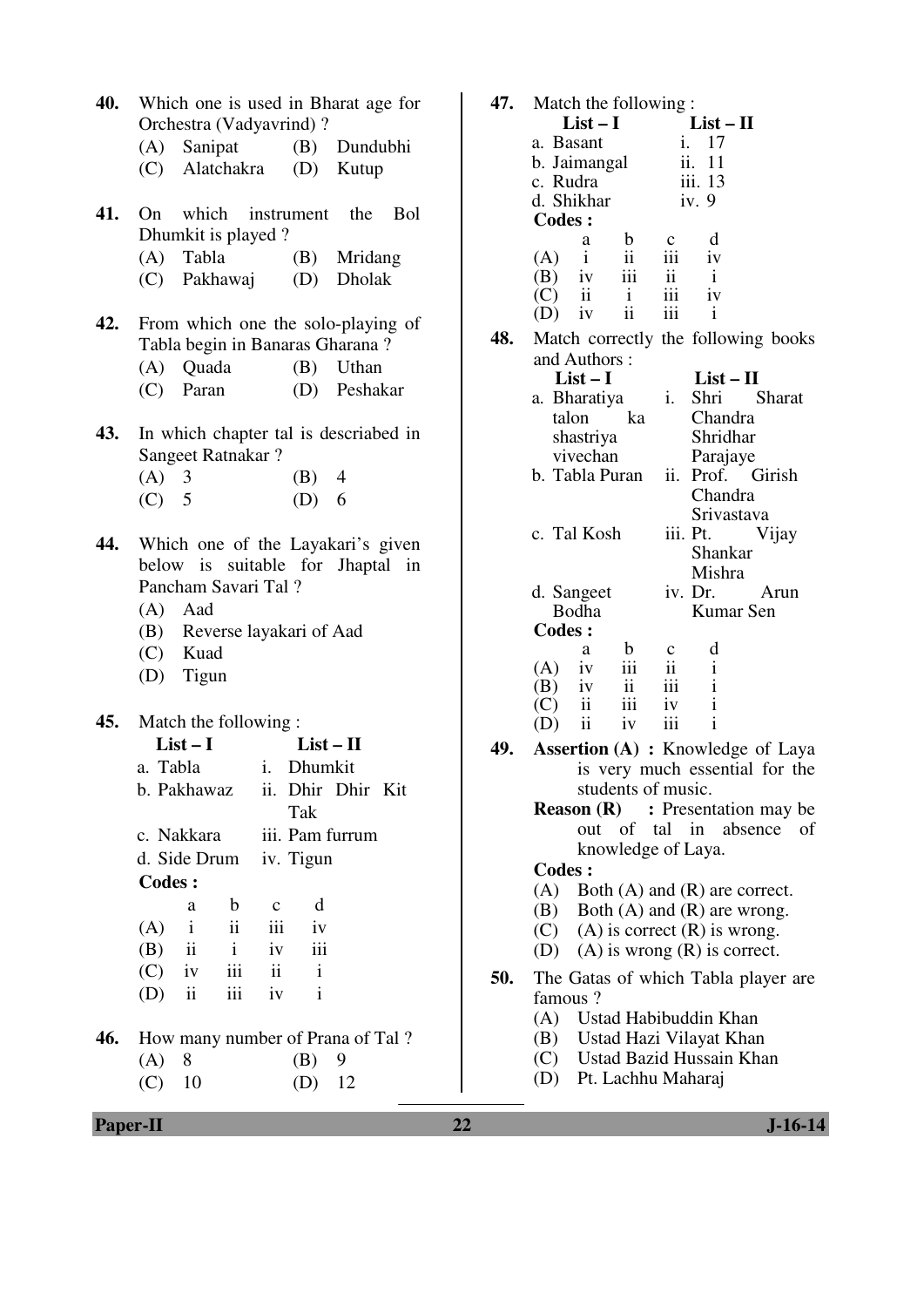| 40.       | भरतकाल में वाद्य वृन्द के लिये कौन सा शब्द                                                |     | 47. सुमेलित कीजिए :                                                 |
|-----------|-------------------------------------------------------------------------------------------|-----|---------------------------------------------------------------------|
|           | प्रयोग किया जाता है ?                                                                     |     | सूची – II<br>सूची – I                                               |
|           | (A) सनिपात (B) दुन्दुभि                                                                   |     | i. 17<br>वसन्त<br>a.                                                |
|           | (D) कुतुप<br>(C) अलातचक्र                                                                 |     | जयमंगल<br>ii. 11<br>$\mathbf b$ .                                   |
|           |                                                                                           |     | iii. 13<br>c. रुद्र                                                 |
| 41.       | धुमकिट बोल किस वाद्य पर बजाया जाता है ?                                                   |     | d. शिखर<br>iv.9                                                     |
|           | $(B)$ मृदंग<br>$(A)$ तबला                                                                 |     | कूट :<br>d<br>$\mathbf b$<br>a                                      |
|           | (D) ढोलक<br>(C)<br>पखावज                                                                  |     | $\mathbf{c}$<br>ii<br>iii iv<br>$\mathbf{i}$<br>(A)                 |
| 42.       | बनारस घराने में एकल-वादन का प्रारम्भ किससे                                                |     | iii<br>$ii$ $i$<br>(B)<br>iv<br>ii<br>iii iv<br>$\mathbf{i}$<br>(C) |
|           | होता है ?                                                                                 |     | iii<br>ii<br>$\mathbf{i}$<br>iv<br>(D)                              |
|           | $(A)$ कायदा<br>$(B)$ उठान                                                                 | 48. | निम्नलिखित पुस्तक एवं लेखक का सही मिलान                             |
|           | पेशकार<br>(D)<br>(C) परन                                                                  |     | कीजिए :                                                             |
|           |                                                                                           |     | सूची-II<br>सूची-II                                                  |
| 43.       | संगीत रत्नाकर के कौन से अध्याय में ताल का<br>वर्णन प्राप्त होता है ?                      |     | a. भारतीय तालों i. श्री शरतचन्द्र श्रीधर                            |
|           | $(A)$ तीसरे<br>(B) चौथे                                                                   |     | का शास्त्रीय<br>पराजये                                              |
|           | (C) पाँचवे<br>$(D)$ छठे                                                                   |     | विवेचन                                                              |
|           |                                                                                           |     | b. तबला पुराण ii. प्रो. गिरीश चन्द्र<br>श्रीवास्तव                  |
| 44.       | पंचम सवारी ताल में झपताल लिपिबद्ध करने                                                    |     | iii. पं. विजय शंकर मिश्र<br>c. ताल कोश                              |
|           | पर कौन सी लयकारी होगी ?                                                                   |     | d. संगीतबोध iv. डॉ. अरुणकुमार सेन                                   |
|           | $(A)$ आड़                                                                                 |     | कूट :                                                               |
|           | (B) आड़ की उल्टी लयकारी                                                                   |     | d<br>$\mathbf{b}$<br>$\mathbf{c}$<br>a                              |
|           | (C) कुआड़                                                                                 |     | ii<br>iii<br>$\mathbf{i}$<br>(A)<br>iv                              |
|           | (D) तिगुन                                                                                 |     | $\overline{\text{iii}}$<br>$\mathbf{i}$<br>ii<br>(B)<br>iv          |
|           |                                                                                           |     | iii<br>ii<br>iv<br>(C)<br>$\mathbf{i}$                              |
| 45.       | जोड़ मिलाइये :                                                                            |     | $\mathbf{i}$<br>iii<br>$\overline{\mathbf{u}}$<br>iv<br>(D)         |
|           | सूची – I<br>सूची – II                                                                     | 49. | <b>कथन (A)</b> : संगीत के सभी विद्यार्थियों को लय                   |
|           | i. धुमकिट<br>a. तबला                                                                      |     | ज्ञान अत्यन्त आवश्यक है ।                                           |
|           | ii. धिरधिरकिटतक<br>पखावज<br>b.                                                            |     | <b>कारण (R)</b> : लय ज्ञान न होने पर बेताला                         |
|           | iii. पम फूर्रम<br>नक्कारा<br>$\mathbf{c}$ .                                               |     | प्रदर्शन हो सकता है ।                                               |
|           | iv. तीगुन<br>साइड ड्रम<br>d.                                                              |     | कूट :<br>(A) (A) व (R) दोनों सत्य हैं।                              |
|           | कूट :                                                                                     |     | (B) (A) व (R) दोनों गलत हैं ।                                       |
|           | d<br>$\mathbf b$<br>a<br>$\mathbf{c}$                                                     |     | (C) (A) सही व (R) गलत है।                                           |
|           | $\rm ii$<br>iii<br>(A)<br>$\mathbf{i}$<br>iv                                              |     | (D) (A) गलत व (R) सही है ।                                          |
|           | iii<br>$\overline{\textbf{ii}}$<br>(B)<br>$\mathbf{i}$<br>iv<br>iii<br>$\mathbf{i}$<br>ii |     |                                                                     |
|           | (C)<br>iv<br>$\overline{\textbf{ii}}$<br>iii<br>$\mathbf{i}$<br>(D)<br>iv                 | 50. | निम्नलिखित में किस तबला-वादक की गते<br>काफी प्रसिद्ध हैं ?          |
|           |                                                                                           |     | उ. हबीबुद्दीन खाँ<br>(A)                                            |
| 46.       | ताल के प्राणों की संख्या कितनी हैं ?                                                      |     | उ. हाजीविलायत अली खाँ<br>(B)                                        |
|           | (A)<br>8<br>(B)<br>9                                                                      |     | (C) उ. बाजिद हुसैन खाँ                                              |
|           | (C)<br>(D)<br>12<br>10                                                                    |     | पं. लच्छु महाराज<br>(D)                                             |
|           |                                                                                           |     |                                                                     |
| $J-16-14$ |                                                                                           | 23  | <b>Paper-II</b>                                                     |